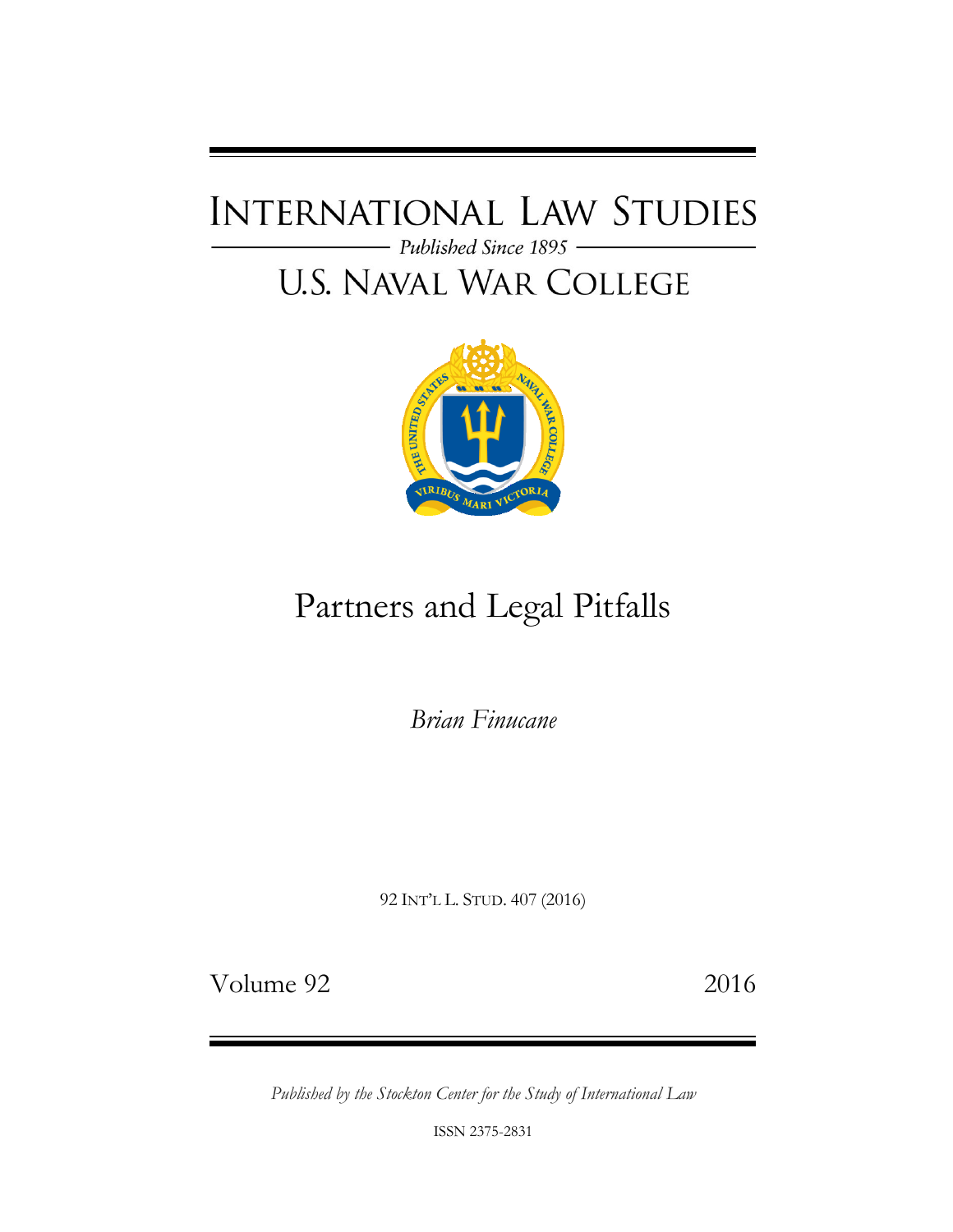# Partners and Legal Pitfalls

## *Brian Finucane*

### **CONTENTS**

| $\mathbf{L}$                                                                 |    |                                                              |  |
|------------------------------------------------------------------------------|----|--------------------------------------------------------------|--|
| H.                                                                           |    |                                                              |  |
|                                                                              |    |                                                              |  |
|                                                                              |    |                                                              |  |
| III. International Legal Responsibility for a Partner's LOAC Violations. 414 |    |                                                              |  |
|                                                                              |    |                                                              |  |
|                                                                              |    |                                                              |  |
|                                                                              |    |                                                              |  |
|                                                                              |    |                                                              |  |
|                                                                              |    | 4. Arms Transfer Restrictions under the Arms Trade Treaty419 |  |
|                                                                              |    |                                                              |  |
|                                                                              |    |                                                              |  |
|                                                                              |    |                                                              |  |
|                                                                              |    |                                                              |  |
|                                                                              | C. |                                                              |  |
|                                                                              |    |                                                              |  |
|                                                                              |    |                                                              |  |
|                                                                              |    |                                                              |  |
|                                                                              |    |                                                              |  |

The author serves as an attorney-adviser for Political-Military Affairs at the U.S. Department of State. This article closely derives from a presentation given at the U.S. Naval War College on November 17, 2015. The article and preceding presentation were prepared in the author's personal capacity and do not necessarily represent the official views of the Department of State or the U.S. government.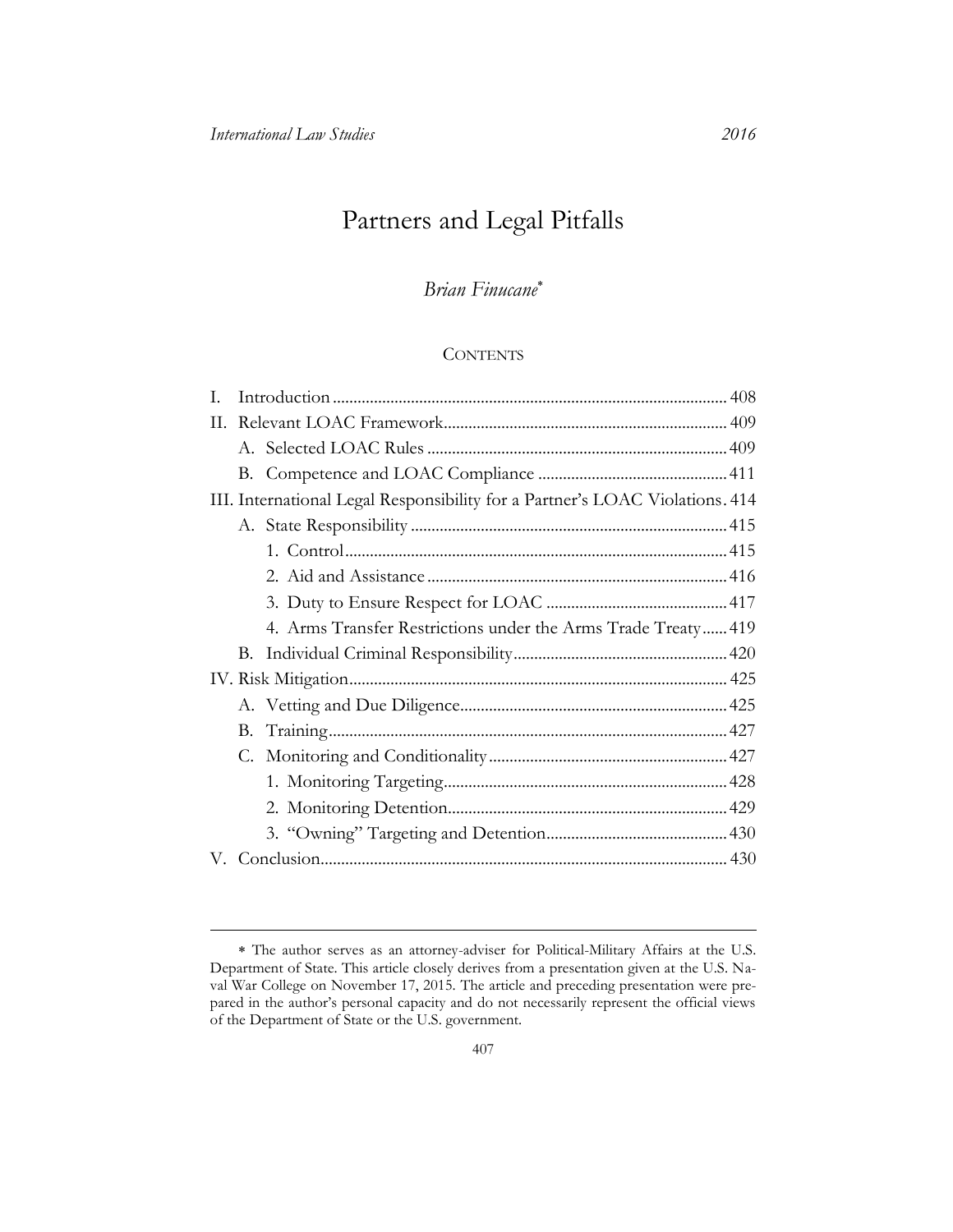#### I. INTRODUCTION

<span id="page-2-0"></span>The war in Syria is characterized by a complex web of interrelated armed In the law of arms and the law and the law and the law and the law fighting is also distinguished by the widespread disregard for, or even explicit disavowal of, the law of armed conflict (LOAC) by many of the parconflicts involving internal and external State and non-State actors. The fighting is also distinguished by the widespread disregard for, or even exties. This article considers the legal implications of LOAC violations by a party to the conflict for the State or States providing it assistance or cooperating with that party. Specifically, it addresses the question: when do your partner's LOAC problems become your LOAC problems?

Although the war in Syria is commonly described as a "proxy war," the term proxy does not adequately capture the range of relationships between the many State and non-State parties to the conflicts. The term "proxy" suggests a hierarchical- or agency-type relationship that overstates the degree of influence that most external actors exert upon the Syrian recipients of their assistance. Although many external actors provide various forms of assistance to groups inside Syria, few non-State actors could be considered to be under the "effective control" of their benefactors.<sup>1</sup>

For this reason, this article discusses "partners" rather than proxies. In speaking of partners, I am attempting to capture some of the legal issues that might arise from cooperation between the Syrian government, Iran, Russia, Hezbollah and various Shia militias on the one hand, and between the United States, other States belonging to the counter-ISIL coalition and local non-State Syrian forces (such as the Kurdish People's Protection Units (YPG)) fighting ISIL on the other. Moreover, I wish to emphasize that in some respects the differences in the legal issues that arise from working with non-State actors rather than States may be differences of degree, rather than differences in kind. This is especially true in the Syrian conflict where some of the most effective military actors—ISIL, Hezbollah and the YPG—are not States. The term "partner" is used to refer to both State and non-State recipients of assistance and "assisting State" to refer to a State providing any of various forms of assistance, including funding, training, arms, intelligence, logistical support, fire support and up to and including personnel conducting combined combat operations.

<sup>1.</sup> Military and Paramilitary Activities in and against Nicaragua (Nicar. v. U.S.), Judgment, 1986 I.C.J. Rep. 14, ¶ 115 (June 27) [hereinafter *Nicaragua*].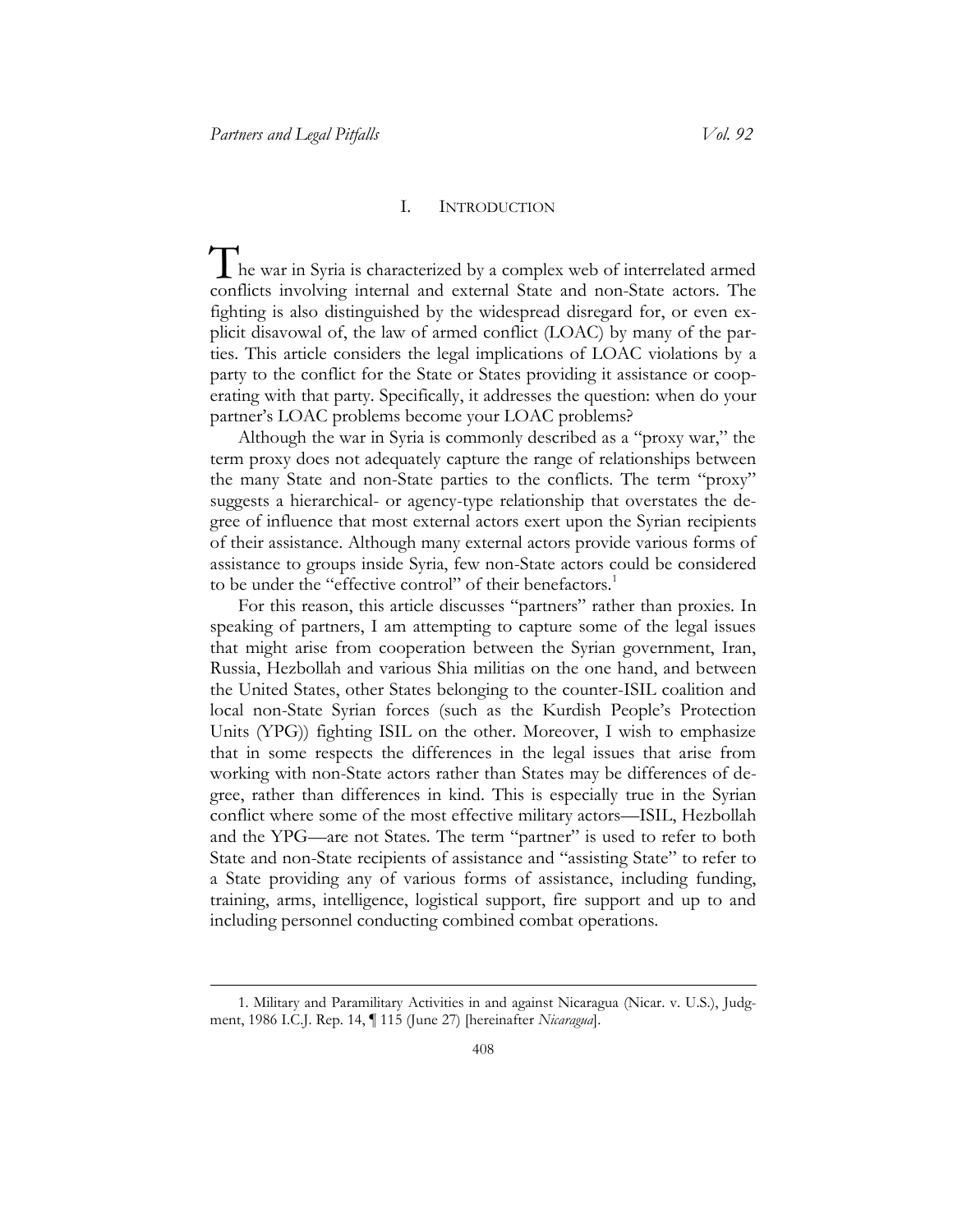The article is divided into three parts. First, it sets out the core LOAC rules that are most relevant to the armed conflicts in Syria. Second, it examines some of the potential legal implications for an assisting State of LOAC violations committed by one its partners. Finally, the article lays out potential measures an assisting State can take to mitigate the risk that its partners will violate LOAC and that the assisting State will be legally implicated in any such violations.

Although the legal issues focused on may be particularly prominent in Syria, they are by no means limited to this particular armed conflict. There are multiple other ongoing armed conflicts involving a mix of internal and external State and non-State actors where these legal issues are also at play.

#### II. RELEVANT LOAC FRAMEWORK

#### <span id="page-3-1"></span><span id="page-3-0"></span>*A. Selected LOAC Rules*

 $\overline{a}$ 

At the moment in Syria there are a number of interrelated noninternational armed conflicts (NIACs).<sup>2</sup> These NIACs include, *inter alia*, conflicts between States and non-State actors such as the fighting between: (1) Syria and Russia on the one hand and Ahrar al-Sham, Jaish al-Islam and al Nusra Front on the other; and (2) the United States and its coalition partners on the one hand and ISIL on the other. There are also NIACs between non-State armed groups, such as the armed conflict between the YPG and ISIL.

<sup>2.</sup> Convention (IV) Relative to the Protection of Civilian Persons in Time of War art. 3, Aug. 12, 1949, 6 U.S.T. 3516, 75 U.N.T.S. 287 [hereinafter Geneva Convention IV]. A non-international armed conflict involves "protracted armed violence between governmental authorities and organized armed groups or between such groups within a State." Prosecutor v. Tadić, Case No. IT–94–1–I, Decision on Defense Motion for Interlocutory Appeal on Jurisdiction, ¶ 70 (Int'l Crim. Trib. for the former Yugoslavia Oct. 2, 1995). *See also* Rome Statute of the International Criminal Court art. 8(2)(f), July 17, 1998, 2187 U.N.T.S. 90 ("Paragraph 2(e) applies to armed conflicts not of an international character and thus does not apply to situations of internal disturbances and tensions, such as riots, isolated and sporadic acts of violence or other acts of a similar nature."); Prosecutor v. Limaj, Case No. IT-03-66-T, Judgment, ¶ 87 (Int'l Crim. Trib. for the former Yugoslavia Nov. 30, 2005) ("The Chamber is also conscious of Article 8 of the Statute of the International Criminal Court (ICC) which, *inter alia*, defines, for its purposes, war crimes committed in an armed conflict not of an international character."); Prosecutor v. Haradinaj, Case No. IT-04-84-A, Appeals Chamber Judgment, ¶ 49 (Int'l Crim. Trib. for the former Yugoslavia Apr. 3, 2008) (listing factors that have bearing on the intensity of hostilities).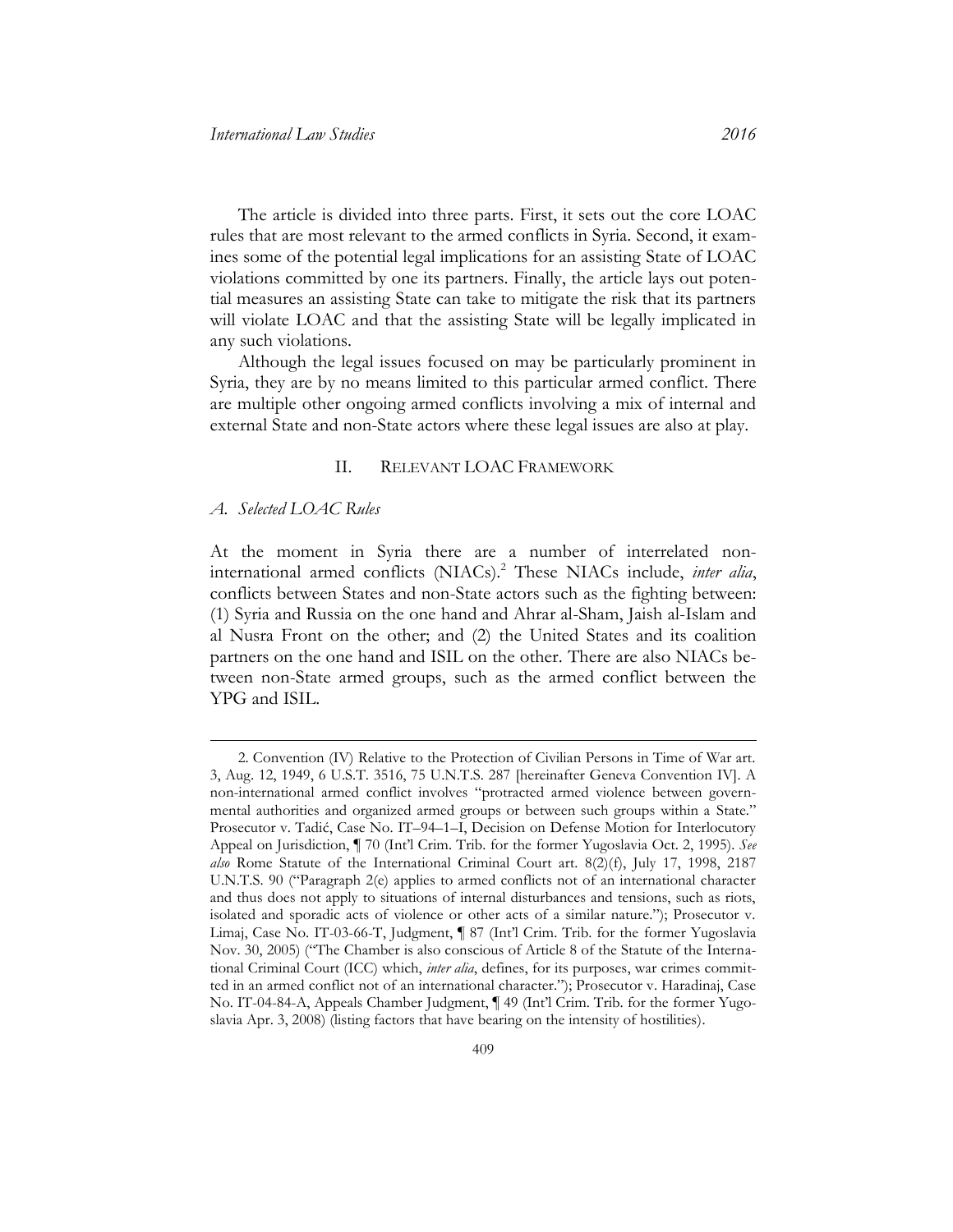Thus, the relevant LOAC rules that will be the focus of this article are those applicable to NIACs, specifically the provisions of Common Article 3 of the 1949 Geneva Conventions governing the treatment of "persons taking no active part in hostilities"<sup>3</sup> and the customary international law rules governing targeting.<sup>4</sup> These rules are binding on all parties to a NIAC, whether they are States or non-State actors. In addition, certain serious LOAC violations, such as intentionally or recklessly<sup>5</sup> attacking civilians or

<sup>3.</sup> *See, e.g.*, Geneva Convention IV, *supra* note 2, art. 3.

<sup>4.</sup> A core set of rules governing targeting are generally accepted to apply in NIACs. *See generally* Brian Egan, Legal Advisor, U.S. Department of State, Address at the Annual Meeting of the American Society of International Law, Washington, DC: International Law, Legal Diplomacy, and the Counter-ISIL Campaign (Apr. 1, 2016), 92 INTERNA-TIONAL LAW STUDIES 235 (2016), [http://stockton.usnwc.edu/cgi/viewcontent.cgi ?arti](http://stockton.usnwc.edu/cgi/viewcontent.cgi?article=1668&context=ils)[cle=1668&context=ils](http://stockton.usnwc.edu/cgi/viewcontent.cgi?article=1668&context=ils) (identifying some of the targeting rules the United States regards as customary international law applicable to all parties in a NIAC); WILLIAM H. BOOTHBY, THE LAW OF TARGETING 139 (2012); IAN HENDERSON, THE CONTEMPORARY LAW OF TARGETING: MILITARY OBJECTIVES, PROPORTIONALITY AND PRECAUTIONS IN ATTACK UNDER ADDITIONAL PROTOCOL I 215 (2009); Michael N. Schmitt, *Targeting in Operational Law*, *in* THE HANDBOOK OF THE LAW OF MILITARY OPERATIONS 245 (Terry Gill & Dieter Fleck eds., 2010).

<sup>5.</sup> *See* Prosecutor v. Galić, Case No. IT-98-29-T, Judgment, ¶ 54 (Int'l Crim. Trib. for the former Yugoslavia Dec. 5, 2003) (describing the Trial Chamber's reliance on the ICRC *Commentary* to Article 85 of Additional Protocol I distinguishing intent from recklessness). In its discussion of the *mens rea* of the crime at issue, the *Galić* Trial Chamber found that the perpetrator must undertake the attack "wilfully," which it defined as wrongful intent, or recklessness, and explicitly not "mere negligence." *Id.* The ICRC *Commentary* defines intent for the purposes of Article 51(2) and clearly distinguishes recklessness,"the attitude of an agent who, without being certain of a particular result, accepts the possibility of its happening," from negligence, which the *Commentary* states describes a person who "acts without having his mind on the act or its consequences." COMMENTARY ON THE ADDI-TIONAL PROTOCOLS OF 8 JUNE 1977 TO THE GENEVA CONVENTIONS OF 12 AUGUST 1949, ¶ 3474 (Yves Sandoz, Christophe Swinarski & Bruno Zimmermann eds., 1987). In its review of the *Galić* judgment, the Appeals Chamber held "[t]he Trial Chamber's reasoning in this regard is correct and Galić offers no support for his contention that the Trial Chamber committed an error of law. Thus, to the extent that Galić impugns this specific finding, his argument is without merit and accordingly dismissed." Prosecutor v. Galić, Case No. IT-98-29-A, Appeals Chamber Judgment, ¶ 140 (Int'l Crim. Trib. for the former Yugoslavia Nov. 30, 2006). *See also* Prosecutor v. Strugar, Case No. IT-01-42-A, Appeals Chamber Judgment, ¶ 270 (Int'l Crim. Trib. for the former Yugoslavia July 17, 2008) ("The Appeals Chamber has previously ruled that the perpetrator of the crime of attack on civilians must undertake the attack 'wilfully' and that the latter incorporates "wrongful intent, or recklessness, [but] not 'mere negligence.' In other words, the *mens rea* requirement is met if it has been shown that the acts of violence which constitute this crime were willfully directed against civilians, that is, either deliberately against them or through reck-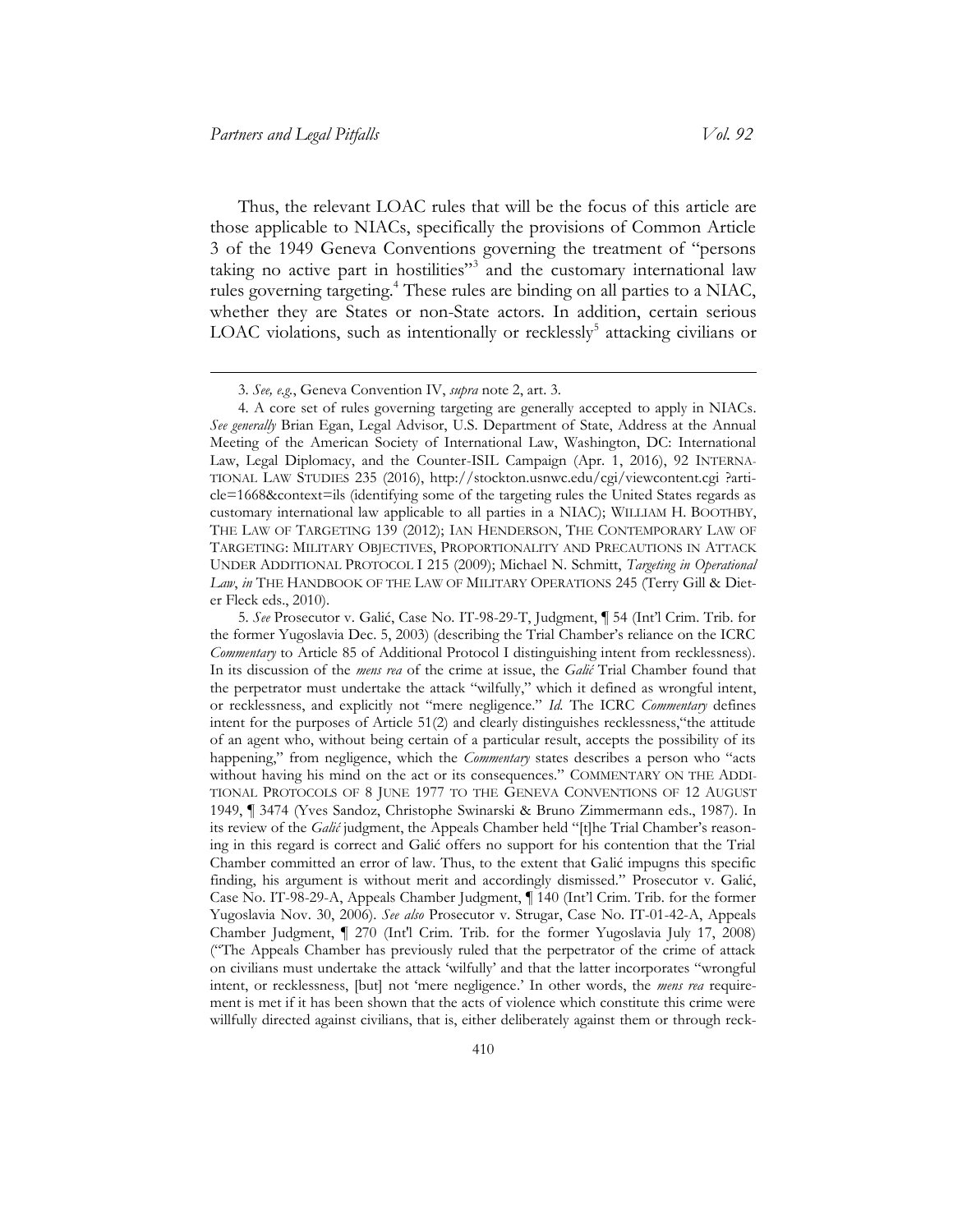civilian objects, including specifically protected objects, constitute war crimes entailing individual responsibility.<sup>6</sup>

### <span id="page-5-0"></span>*B. Competence and LOAC Compliance*

In the context of assisting partners in a NIAC, the military competence of partner forces takes on a special significance. LOAC targeting rules presuppose at least minimal competence by those operating weapons systems in armed conflict. <sup>7</sup> LOAC violations by parties to a conflict and war crimes

6. Military Commissions Act of 2009, Pub. L. No. 111-84, 123 Stat. 2574 (2009) (codified at 10 U.S.C. § 950p) (2016) (listing the offenses of attacking civilians, civilian objects and protected property as crimes triable by military commission).

7*. See* Geoffrey S. Corn, *Regulating Hostilities in Non-International Armed Conflicts: Thoughts on Bridging the Divide between the* Tadić *Aspiration and Conflict Realities*, 91 INTERNATIONAL LAW STUDIES 281, 315 (2015).

lessness. The Appeals Chamber considers that this definition encompasses both the notions of 'direct intent' and 'indirect intent' mentioned by the Trial Chamber, and referred to by Strugar, as the *mens rea* element of an attack against civilians."); Office of the Prosecutor, International Criminal Tribunal for the former Yugoslavia, Final Report to the Prosecutor by the Committee Established to Review the NATO Bombing Campaign Against the Federal Republic of Yugoslavia, ¶ 28, 39 INTERNATIONAL LEGAL MATERIALS 1257 (June 13, 2000), <http://www.icty.org/x/file/Press/nato061300.pdf> [hereinafter NATO Bombing Report] ("Attacks which are not directed against military objectives (particularly attacks directed against the civilian population) . . . may constitute the *actus reus* for the offence of unlawful attack [as a violation of the laws and customs of war]. The *mens rea* for the offence is intention or recklessness, not simple negligence."); Prosecutor v. Novak Dukic, Case No. X-KR-07/394, First Instance Verdict, ¶ 189 (Court of Bosnia and Herzegovina, June 12, 2009) (upheld on appeal), [http://www.worldcourts.com/wcsbih/eng/](http://www.worldcourts.com/wcsbih/eng/decisions/2009.06.12_Prosecutor_v_Djukic.pdf)  [decisions/2009.06.12\\_Prosecutor\\_v\\_Djukic.pdf](http://www.worldcourts.com/wcsbih/eng/decisions/2009.06.12_Prosecutor_v_Djukic.pdf) (holding that under CIL applicable in both IACs and NIACs the "requisite mens rea for attacks against civilians is that the perpetrator must conduct the attack 'willfully', which can also include recklessness, but cannot be committed with mere negligence."). *But see* U.S. Department of Defense, Manual for Military Commissions, United States, IV-4 (2010), [http://www.mc.mil/Portals/0/201](http://www.mc.mil/Portals/0/2010_Manual_for_Military_Commissions.pdf)  [0\\_Manual\\_for\\_Military\\_Commissions.pdf](http://www.mc.mil/Portals/0/2010_Manual_for_Military_Commissions.pdf) (Providing that the *mens rea* for the offense of attacking civilian objects is more akin to a negligence standard. "The accused intended such civilian property to be an object of the attack [and the] accused knew or should have known that such property was not a military objective."); United States v. Ahmed al Darbi, Stipulation of Fact, at 19 (Military Comm'ns Dec. 20, 2013), [https://lawfare.s3-us-west-](https://lawfare.s3-us-west-2.amazonaws.com/staging/s3fs-public/uploads/2014/02/Al-Darbi-II-PE001-Stipulation.pdf)[2.amazonaws.com/staging/s3fs-public/uploads/2014/02/Al-Darbi-II-PE001-Stipulat](https://lawfare.s3-us-west-2.amazonaws.com/staging/s3fs-public/uploads/2014/02/Al-Darbi-II-PE001-Stipulation.pdf)  [ion.pdf](https://lawfare.s3-us-west-2.amazonaws.com/staging/s3fs-public/uploads/2014/02/Al-Darbi-II-PE001-Stipulation.pdf) (defendant pled guilty to attacking civilians not directly participating in hostilities and attacking civilian property under the standard that he "knew or should have known of the factual circumstances that established their civilian status.").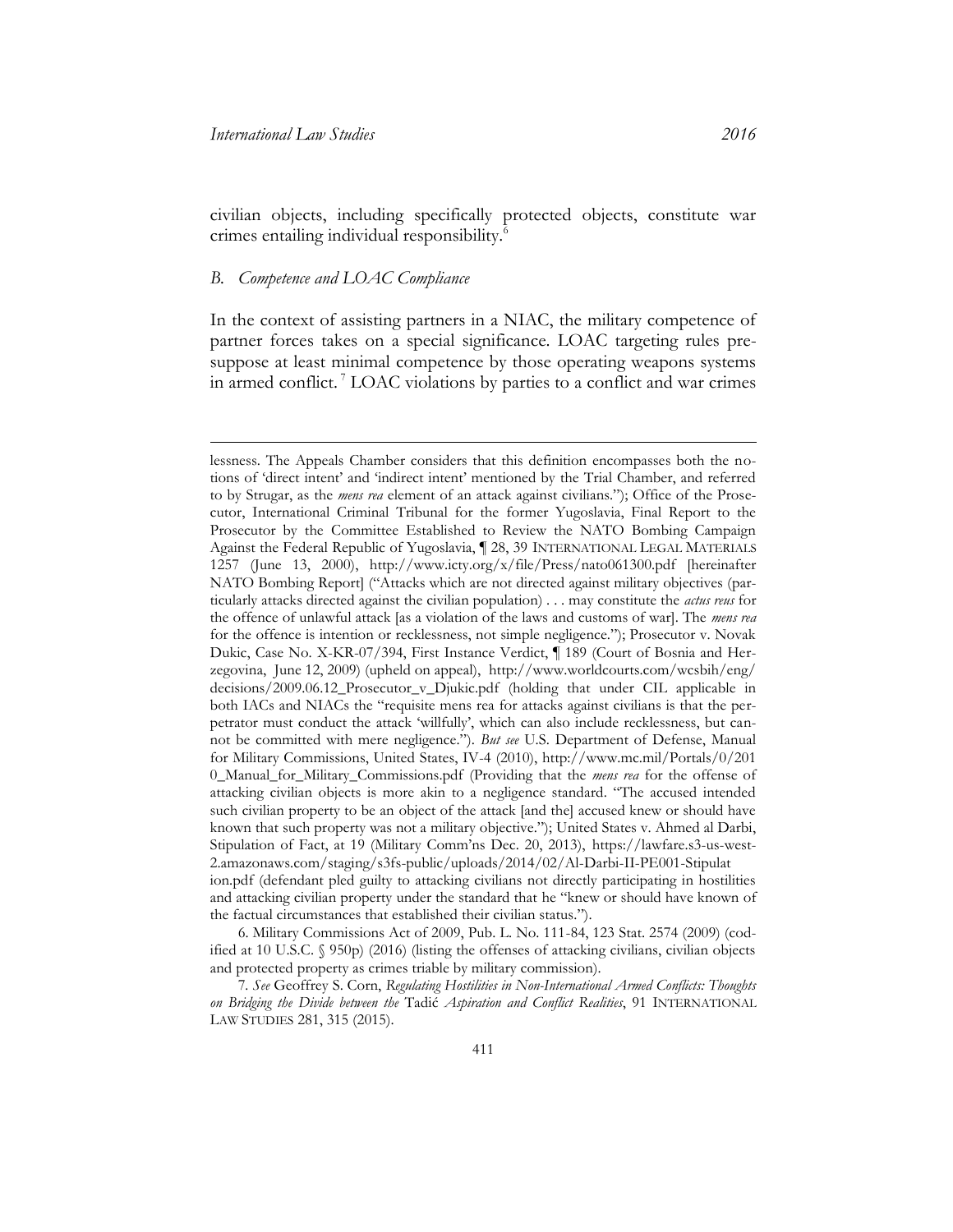by individual fighters may arise not only from deliberate and intentional misconduct, but also due to incompetence.

Violations of the LOAC rules resulting from incompetence that may entail responsibility for a State as a party to the conflict (as opposed to criminal responsibility for individual members of the partner force) include violating the prohibitions on making civilians and civilian objects as such the "object of attack."<sup>8</sup> For example, a partner may mistakenly make a civilian the object of attack due to systematically flawed intelligence or poor coordination between its forces. Although such mistaken targeting would not necessarily implicate individual criminal responsibility, it could still constitute a violation of the underlying customary LOAC rule reflected in Article 51(2) of Additional Protocol  $I^9$  and therefore could incur State responsibility.

Another relevant illustration is the prohibition on indiscriminate attacks and the requirement to take feasible precautions. The prohibition on indiscriminate attacks applies both to the use of per se indiscriminate weapons $10$ (such as German V-2 rockets in World War II), as well as the use of lawful weapons in an indiscriminate manner.<sup>11</sup> Such indiscriminate attacks include those in which the weapon system could be aimed but the attacker fails to do so, attacks based on patently unreliable information and attacks in environments that cause weapons to be highly inaccurate.<sup>12</sup> If a partner conducts attacks of this nature due to its inability to properly aim its weapons or obtain reliable intelligence, such attacks may be unlawful even if the at-

<sup>8</sup>. Protocol Additional to the Geneva Conventions of 12 August 1949, and Relating to the Protection of Victims of International Armed Conflicts art. 51(2), June 8, 1977, 1125 U.N.T.S. [hereinafter Additional Protocol I].

<sup>9.</sup> Compare Article 51(2) which provides that "[c]ivilian objects shall not be made the object of attack" with Article 85(3)(a) defining a grave breach as "*willfully* . . . making the civilian population or individual civilians the object of attack." (emphasis added).

<sup>10.</sup> Legality of the Threat or Use of Nuclear Weapons, Advisory Opinion, 1996 I.C.J. Rep. 226, ¶ 78 (referring to the prohibition on indiscriminate weapons as a "cardinal" principal of LOAC).

<sup>11.</sup> Additional Protocol I, *supra* note 8, art. 51(4)(a).

<sup>12.</sup> Christopher J. Markham & Michael N. Schmitt, *Precision Air Warfare and the Law of Armed Conflict*, 89 INTERNATIONAL LAW STUDIES 669, 681 (2013) ("At its most basic level, an indiscriminate attack is one where the weapon system could be aimed, but the attacker fails to do so, as in the case of blindly dropping bombs over enemy territory. Other examples include an attack based on patently unreliable information and one in which the weapon is employed in an environment that causes it to be highly inaccurate (e.g., at a very high altitude or in weather that disrupts guidance system functionality).").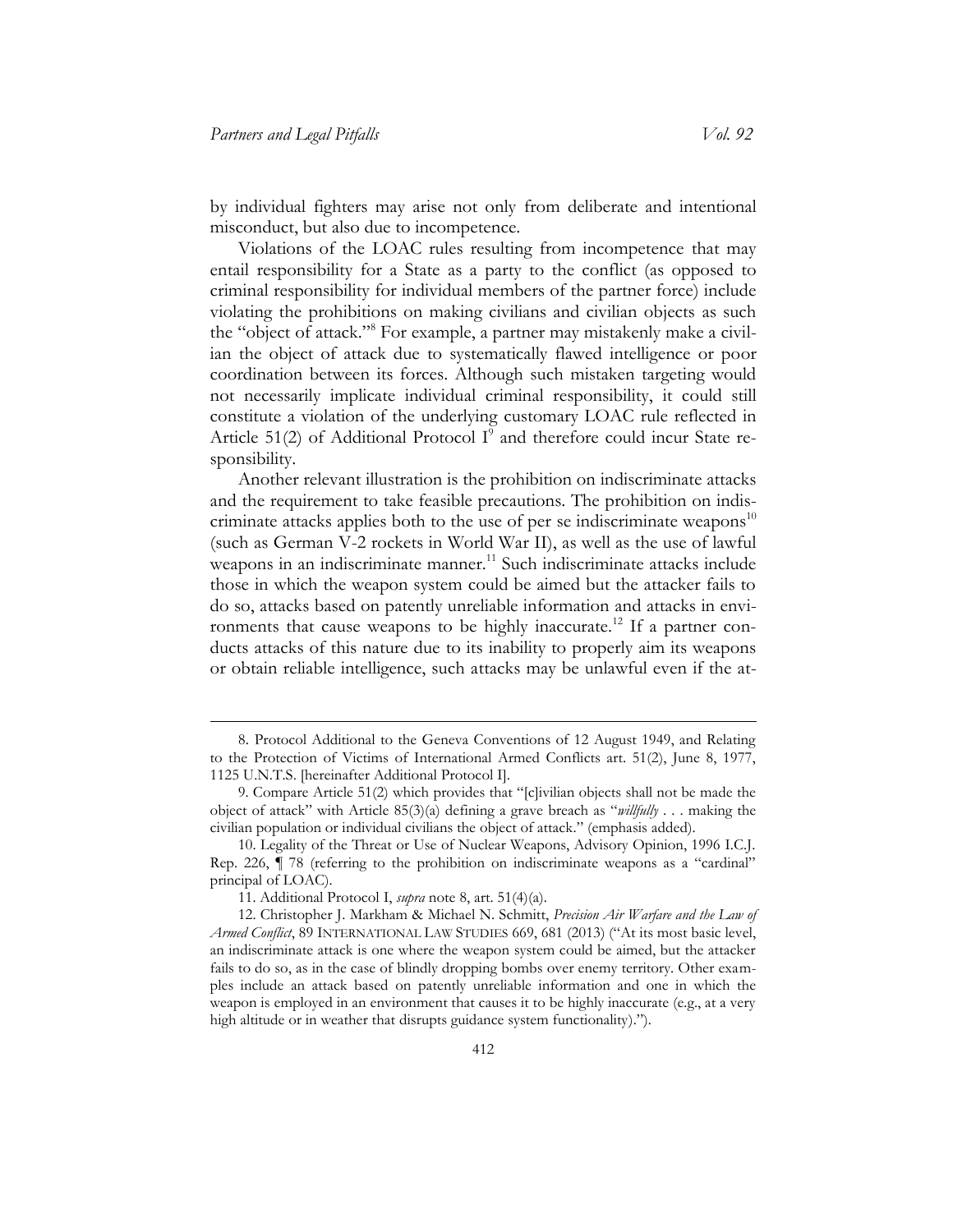tacker subjectively intends to attack military objectives.<sup>13</sup> Because the standard is an objective one of reasonableness, the relevant inquiries include did the attacker take reasonable measures to verify the target and did the attacker consider all reasonably available information.<sup>14</sup> Although a determination of whether or not an attacker has taken feasible measures will not necessarily focus on specific incidents, an assessment of the reasonableness of an attacker's ultimate decision to attack should consider whether the precautionary measures it has employed have worked adequately in a high percentage of cases.<sup>15</sup>

Not only may ineptitude result in violations of LOAC, but in some circumstances a mistaken targeting decision due to an attacker's incompetence may implicate individual criminal responsibility.<sup>16</sup> The *mens rea* for targeting related war crimes includes not only deliberately directing attacks against civilians, civilian objects or other objects specifically protected under LOAC, but also *recklessly* directing attacks against such persons and ob-

<sup>13.</sup> *See* MICHAEL BOTHE, KARL JOSEF PARTSCH & WALDEMAR A. SOLF, NEW RULES FOR VICTIMS OF ARMED CONFLICTS 308 (1982) (Noting in connection with prohibitions on indiscriminate attacks in Article 51(4) and civilian objects in Article 52(1) of Additional Protocol I that the "use of unobserved fire against mobile targets depends for its military effectiveness, as well as *legality*, upon the accuracy and timeliness of target intelligence." (emphasis added)).

<sup>14.</sup> NATO Bombing Report, *supra* note 5, ¶ 29. *See generally* John J. Merriam, *Affirmative Target Identification: Operationalizing the Principle of Distinction for U.S. Warfighters*, 56 VIR-GINIA JOURNAL OF INTERNATIONAL LAW 84 (2016).

<sup>15.</sup> NATO Bombing Report, *supra* note 5, ¶ 29 ("Further, a determination that inadequate efforts have been made to distinguish between military objectives and civilians or civilian objects should not necessarily focus exclusively on a specific incident. If precautionary measures have worked adequately in a very high percentage of cases then the fact that they have not worked in a small number of cases does not necessarily mean they are inadequate.").

<sup>16.</sup> Corn, *Regulating Hostilities*, *supra* note 7, at 319. *See also* NATO Bombing Report, *supra* note 5, ¶ 50 (Identifying reasonableness as the touchstone for evaluating the lawfulness of targeting and suggests "that the determination of relative values must be that of the 'reasonable military commander.' Although there will be room for argument in close cases, there will be many cases where reasonable military commanders will agree that the injury to noncombatants or the damage to civilian objects was clearly disproportionate to the military advantage gained."); Geoffrey S. Corn, *Targeting, Command Judgment, and a Proposed Quantum of Information Component*, 77 BROOKLYN JOURNAL OF INTERNATIONAL LAW 437, 450–54 (2011) (discussing reasonableness as the "focal point of compliance with the military objective rule and, by implication, the principle of distinction").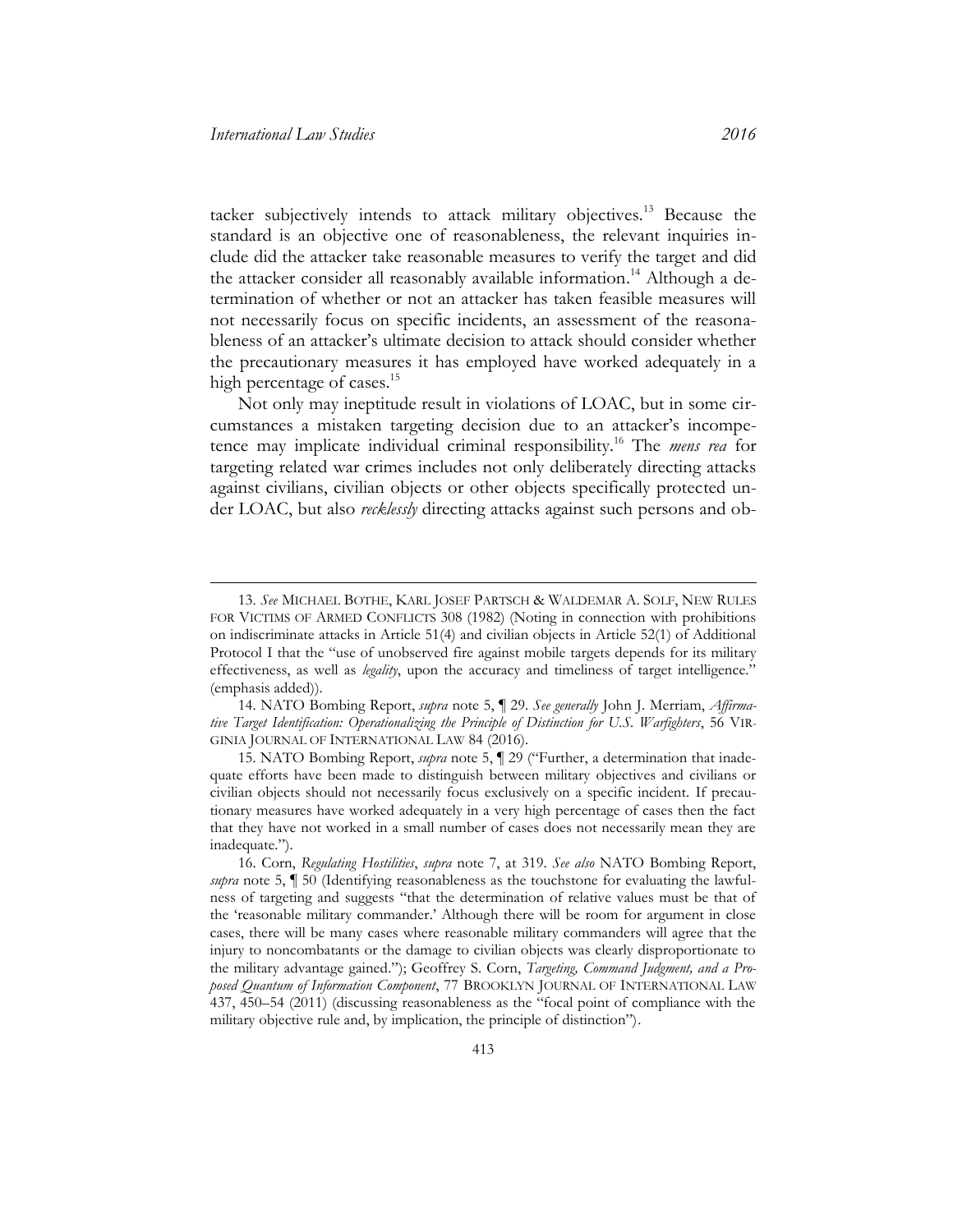jects.<sup>17</sup> As Geoffrey Corn has argued in the reference to the 2014 shootdown of flight MH17 in Ukraine, resolving the issue of whether or not the mistaken targeting of a civilian object constitutes a war crime would involve a consideration of the reasonableness of the mistake. "[M]erely utilizing [a weapons] system without sufficient training and preparation could itself establish the unreasonableness of the employment judgment. This is because this type of mistake is a foreseeable consequence of fielding advanced combat capability without properly training forces to use that capability in compliance with IHL obligations."<sup>18</sup>

The following hypothetical illustrates how the foregoing legal considerations might manifest themselves in the context of Syria. If a partner force (1) has systematic deficiencies in its targeting processes for air operations, (2) these flaws significantly increase the likelihood that the partner will misidentify civilians as combatants or civilian objects as military objectives, (3) the partner is aware of such deficiencies, but (4) nonetheless proceeds with targeting without remedying such deficiencies, such targeting may be characterized as reckless and thus entail individual criminal responsibility for members of the partner force.<sup>19</sup>

### <span id="page-8-0"></span>III. INTERNATIONAL LEGAL RESPONSIBILITY FOR A PARTNER'S LOAC VIOLATIONS

By virtue of the assistance provided by an assisting State to a partner (whether a State or non-State actor), LOAC violations by that partner (including by members of a non-State actor) might have legal implications for the assisting State and/or its individual officials. This section examines some of these potential implications.

Any assessment of when an assisting State is legally implicated by its partner's LOAC violation would involve the following considerations: the degree of confidence that its partner has itself violated LOAC and whether

<sup>17.</sup> *Strugar*, *supra* note 5, ¶ 270 n.670 (defining recklessness as "the attitude of an agent who, without being certain of a particular result, accepts the possibility of it happening; on the other hand, ordinary negligence or lack of foresight is not covered, i.e., when a man acts without having his mind on the act or its consequences").

<sup>18.</sup> *See* Corn, *Regulating Hostilities*, *supra* note 7, at 315.

<sup>19.</sup> The prohibition on the indiscriminate use of weapons and the criminal offense of recklessly directing attacks against civilians or civilian objects overlap. *See, e.g.*, Michael N. Schmitt, *Precision Attack and International Humanitarian Law*, 87 INTERNATIONAL REVIEW OF THE RED CROSS 445, 446 (2005) ("In practice, though, the two prohibitions [on indiscriminate attacks and direct attacks against civilians] often merge.").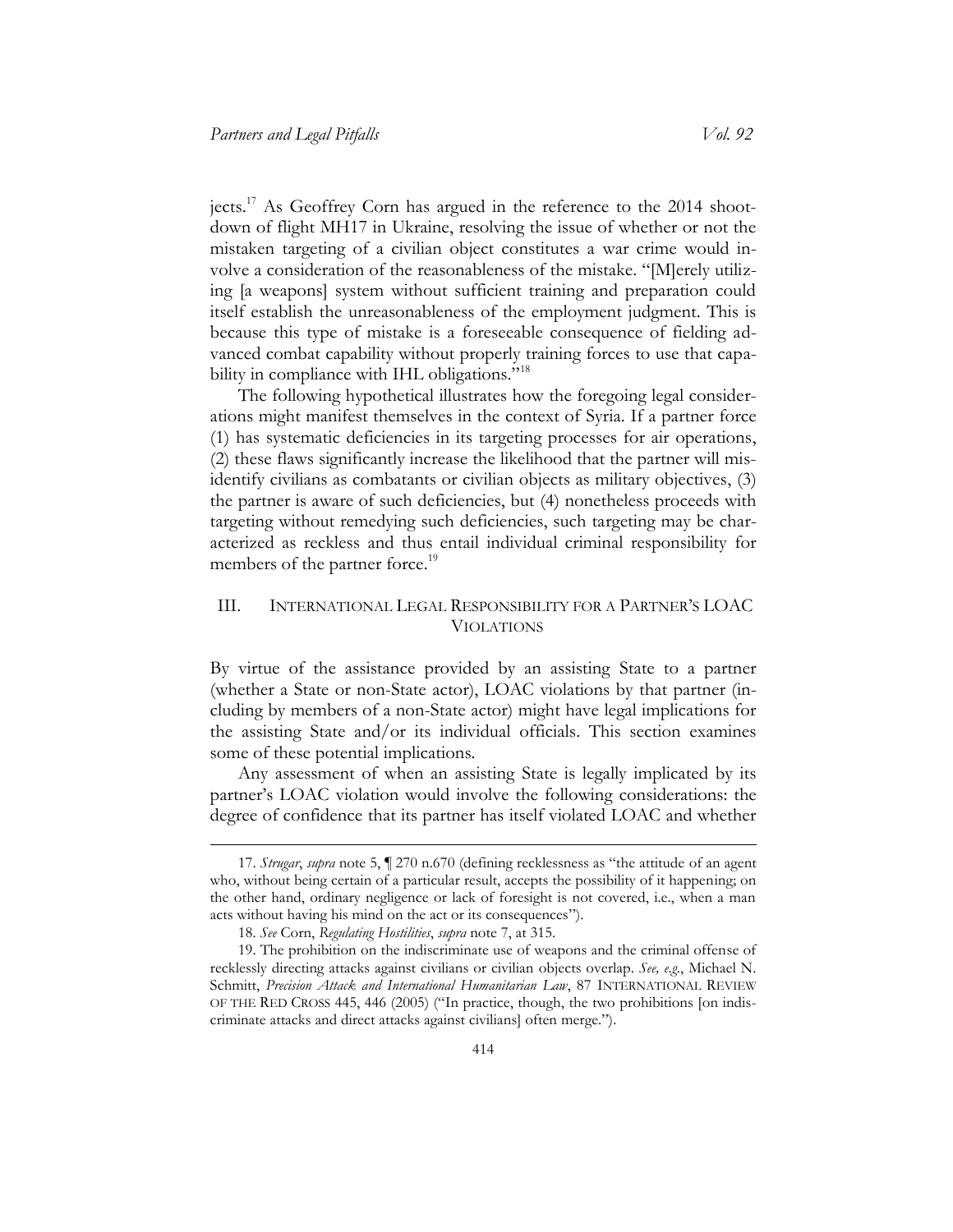there is the requisite knowledge that its assistance will enable or facilitate the LOAC violation. Any determination will likely turn on the precise nature of the assistance, awareness of how such assistance would be used and intent of the recipient with respect to the use of such assistance.

If a partner violates LOAC, two general frameworks under which the assisting State or individual officials of the assisting State could be argued to bear international legal responsibility are: 1) as a matter of State responsibility and 2) as an aider and abettor of the war crimes committed by the partner receiving the assistance.

#### <span id="page-9-0"></span>*A. State Responsibility*

#### <span id="page-9-1"></span>1. Control

 $\overline{a}$ 

The most straightforward means in principle (and least relevant in practice) by which a State may bear responsibility in relation to the conduct of a non-State partner is if the non-State actor acts on the instruction of or under the direction or control of the State. Article 8 of the Draft Articles on State Responsibility (Draft Articles) provides: "The conduct of a person or group of persons shall be considered an act of a State under international law if the person or group of persons is in fact acting on the instruction of, or under the control of, that State in carrying out the conduct."<sup>20</sup> Absent instruction or direction from the State to the non-State partner, the relevant question is whether the State exercised the requisite level of control over the conduct of the partner.

The standard articulated by the International Court of Justice (ICJ) is one of effective control. "For the conduct to give rise to legal responsibility of the [State], it would in principal have to be proved that the state had *effective control* of the military or paramilitary operations in the course of which the alleged violations were committed."<sup>21</sup> A State has effective control

<sup>20.</sup> Draft Articles on Responsibility of States for Internationally Wrongful Acts art. 8, Report of the International Law Commission, 53d Sess., Apr. 23–June 1, July 2–Aug. 10, 2001, U.N. Doc. A/56/10, GAOR 56th Sess., Supp. No. 10 (2001), *reprinted in* [2001] 2 YEARBOOK OF THE INTERNATIONAL LAW COMMISSION 32, U.N. Doc. A/CN.4/SER.A /2001/Add.1 (Part 2) [hereinafter ARSIWA]; *Nicaragua*, *supra* note 1, ¶ 115; Application of the Convention on the Prevention and Punishment of the Crime of Genocide (Bosn. & Herz. v. Serb. & Mont.), Judgment, 2007 I.C.J. Rep. 43, ¶ 413 (Feb. 26) [hereinafter *Genocide* case].

<sup>21.</sup> *Nicaragua*, *supra* note 1, ¶ 115 (emphasis added).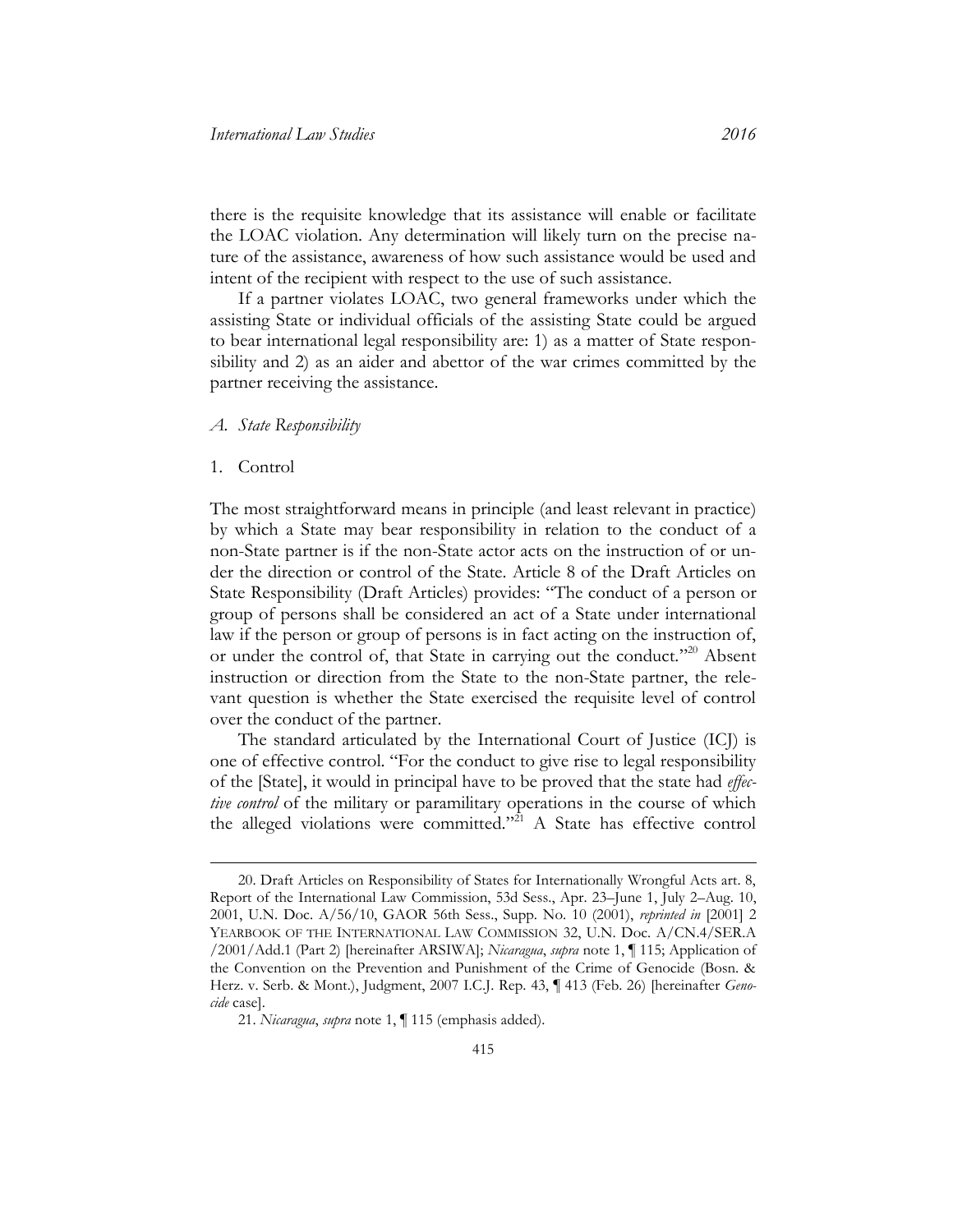when it exercises control over a specific operation and the relevant conduct by the non-State actor took place in the course of that operation.<sup>22</sup>

In contrast to the ICJ's effective control standard, an appeals chamber of the International Criminal Tribunal for the former Yugoslavia has indicated that "overall control" is the requisite degree of control for a non-State actor to be considered as forces of the assisting State.<sup>23</sup> A State would have overall control when, in addition to providing general support, it also has a role in organizing, coordinating or planning the military actions of a non-State armed group. This standard, which would be met by a lesser degree of involvement by the State in particular operations than is required by the effective control test, has been less widely accepted than the tests articulated by the ICJ for the purpose of State responsibility.

The standard of effective control appears to be rarely met in practice. In both the *Nicaragua* and Bosnian *Genocide* cases, the ICJ held that the standard was not met despite the substantial support (including training, arming, equipping and financing) provided by States to the non-State actors.<sup>24</sup> Even under the overall control standard, without more, the mere provision of financial assistance or military equipment or training to a non-State armed group is unlikely to result in State responsibility for the conduct of the non-State armed group. Thus, with respect to many of the partner relationships in the Syrian conflict and partnered operations more generally, neither the effective nor overall control standards appear likely to be directly implicated.

#### <span id="page-10-0"></span>2. Aid and Assistance

With respect to State responsibility, the more relevant standard is likely to be responsibility that may arise by virtue of aid that an assisting State provides to a *State* partner, rather than responsibility for the actions of non-State actors under the assisting State's control.

Article 16 of the Draft Articles addresses the standard for State responsibility arising as a result of aid or assistance provided to another State. Under Article 16, an assisting State would be responsible for a violation of international law if it aids or assists a partner in the commission of a viola-

<sup>22.</sup> *Id.*

<sup>23.</sup> Prosecutor v. Tadić, Case No. IT-94-1-A, Appeals Chamber Judgment, ¶¶ 131, 137, 145 (Int'l Crim. Trib. for the former Yugoslavia July 15, 1999).

<sup>24.</sup> *Nicaragua*, *supra* note 1, ¶ 115; *Genocide* case, *supra* note 20, ¶ 413. *See also* ARSIWA*, supra* note 20, art. 8.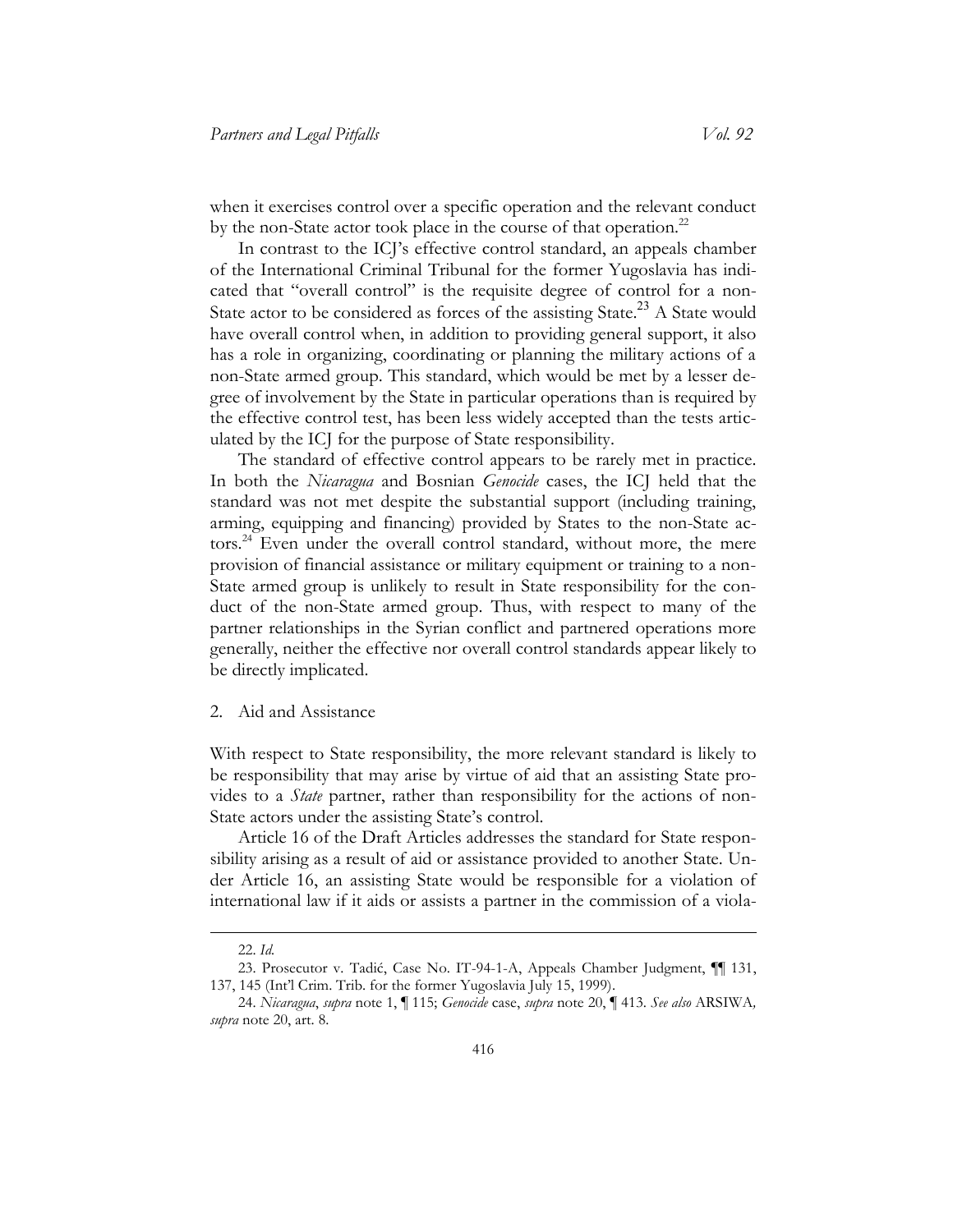tion of LOAC, if it does so with knowledge of the circumstances of its partner's LOAC violation and if the LOAC violation would be internationally wrongful when committed by the assisting State.

The International Law Commission's (ILC) *Commentary* to the Draft Articles explains that the "aid or assistance must be given with a view to facilitating the commission" of the unlawful act and that "[a] State is not responsible for aid or assistance under Article 16 unless the relevant State organ intended, by the aid or assistance given, to facilitate the occurrence of the wrongful conduct."<sup>25</sup> On its face, the ILC *Commentary's* formulation of "with a view to facilitating" suggests *actual* intent on the part of the assisting State. However, it remains unclear whether some lower form of *mens rea*, such as recklessness, would in some circumstances suffice. The ICJ did not reach the issue of the requisite intent in the *Genocide* case, as the Court held that Bosnia had not established the threshold requirement of knowledge on the part of Serbia.<sup>26</sup>

In light of the uncertainty regarding the precise *mens rea* required to trigger State responsibility on the basis of aid or assistance to another State, there may be risks associated with the provision of assistance to a State partner even if the assisting State did not desire the commission of any wrongful act. For example, if an assisting State continued to provide assistance to its partner with knowledge of systemic deficiencies in its partner's targeting or detention practices that render LOAC violations more likely, there is a risk that the intent by the assisting State to facilitate LOAC violations could be inferred.

#### <span id="page-11-0"></span>3. Duty to Ensure Respect for LOAC

Whether or not the assisting State could be viewed as responsible for any LOAC violations by a military partner, it could be argued that the assisting State has an independent obligation to take positive measures to prevent LOAC violations by its partners. The International Committee of the Red Cross (ICRC) has recently argued that Common Article 1 of the Geneva Conventions "has an external dimension related to ensuring respect for the Conventions by others that are Party to a conflict. Accordingly, States,

<sup>25.</sup> ARSIWA, *supra* note 20, at 66. Of note, the assisting State would not be responsible for any underlying wrongful act by its partner; rather, on this theory, the assisting State would be responsible for the separate act of providing aid or assistance.

<sup>26.</sup> *Genocide* case, *supra* note 20, ¶¶ 421–22.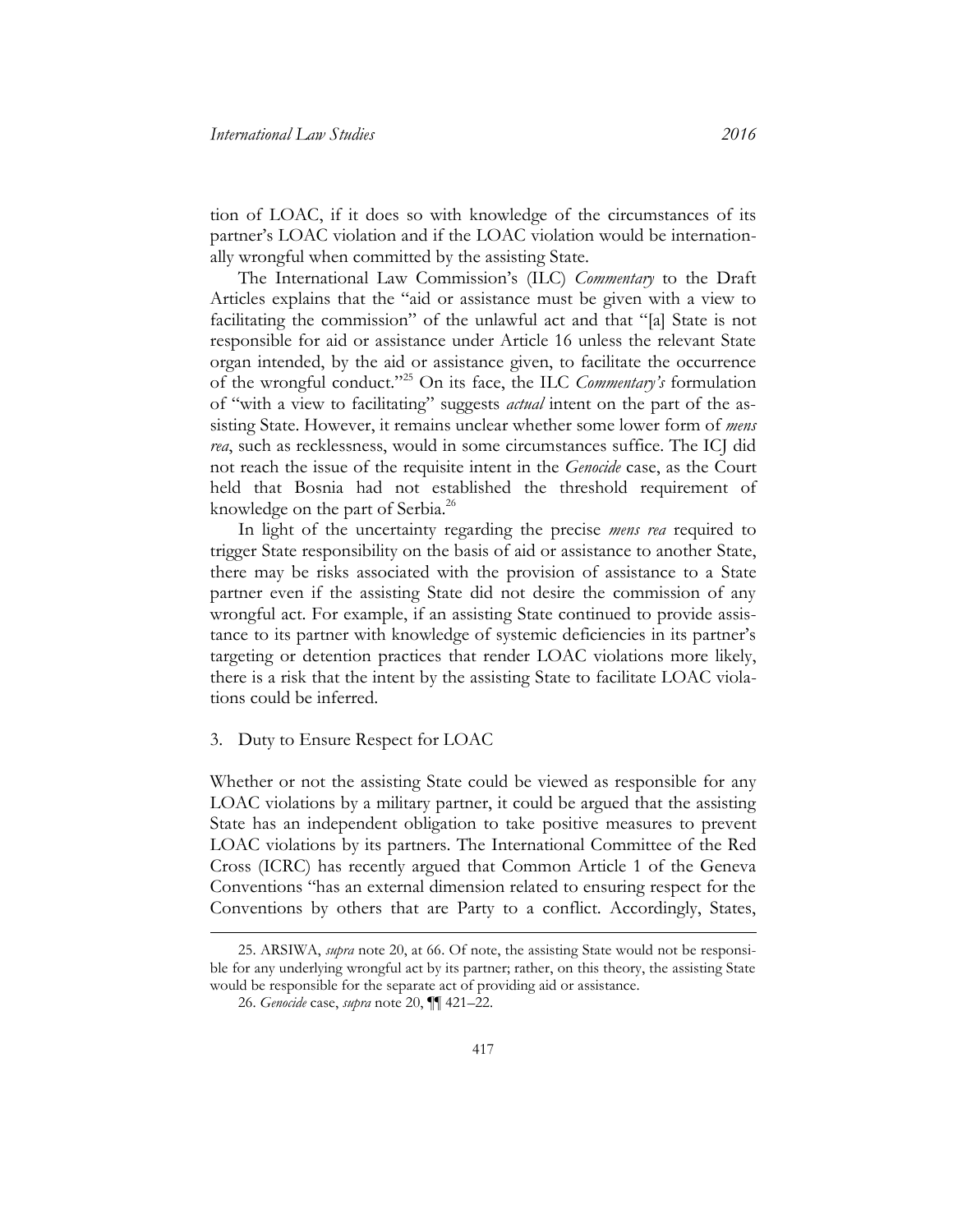whether neutral, allied or enemy, must do everything reasonably in their power to ensure respect for the Conventions by others that are Party to a conflict."<sup>27</sup> Further the ICRC claims that the duty to ensure respect is not limited to the Geneva Conventions but extends to the entire body of LOAC binding upon a particular State.<sup>28</sup> According to the ICRC, a third State has an international legal obligation to ensure respect for LOAC in all circumstances, in both international and non-international armed conflicts.<sup>29</sup> In its view, the obligation is one of due diligence requiring States to make every lawful effort in their power to ensure compliance with LOAC and that the greater the means available to a State, the greater the responsibility.<sup>30</sup> Under this interpretation of Common Article 1,

[t]he duty to ensure respect for the Geneva Conventions is particularly strong in the case of a partner in a joint operation . . . . The fact, for example, that a High Contracting Party participates in the financing, equipping, arming or training of the armed forces of a Party to a conflict, or even plans, carries out and debriefs operations jointly with such forces, places it in a unique position to influence the behaviour of those forces, and thus to ensure respect for the Conventions.<sup>31</sup>

Thus, assisting States have a heightened responsibility to promote LOAC compliance by their partners, including stopping or preventing further LOAC violations, particularly if their partner is party to an ongoing armed conflict.

The ICRC's interpretation of the obligation to ensure respect, however, is not shared by the United States.<sup>32</sup> More generally, it is unclear to what

<sup>27.</sup> INTERNATIONAL COMMITTEE FOR THE RED CROSS, COMMENTARY TO GENEVA CONVENTION I FOR THE AMELIORATION OF THE CONDITION OF THE WOUNDED AND SICK IN THE ARMED FORCES IN THE FIELD ¶ 153 (2d ed. 2016), [https://ihl-database](https://ihl-databases.icrc.org/applic/ihl/ihl.nsf/Comment.xsp?action=openDocument&documentId=72239588AFA66200C1257F7D00367DBD)  [s.icrc.org/applic/ihl/ihl.nsf/Comment.xsp?action=openDocument&documentId=722395](https://ihl-databases.icrc.org/applic/ihl/ihl.nsf/Comment.xsp?action=openDocument&documentId=72239588AFA66200C1257F7D00367DBD) [88AFA66200C1257F7D00367DBD.](https://ihl-databases.icrc.org/applic/ihl/ihl.nsf/Comment.xsp?action=openDocument&documentId=72239588AFA66200C1257F7D00367DBD)

<sup>28.</sup> *Id.*, ¶ 126

<sup>29.</sup> *Id.*, ¶ 125

<sup>30.</sup> *Id.*

<sup>31.</sup> *Id.*, ¶ 167.

<sup>32.</sup> *See* Egan, *supra* note 4, at 245 ("Some have argued that the obligation in Common Article 1 of the Geneva Conventions to 'ensure respect' for the Conventions legally requires us to undertake such steps and more vis-à-vis not only our partners, but all States and non-State actors engaged in armed conflict. Although we do not share this expansive interpretation of Common Article 1, as a matter of policy, we always seek to promote ad-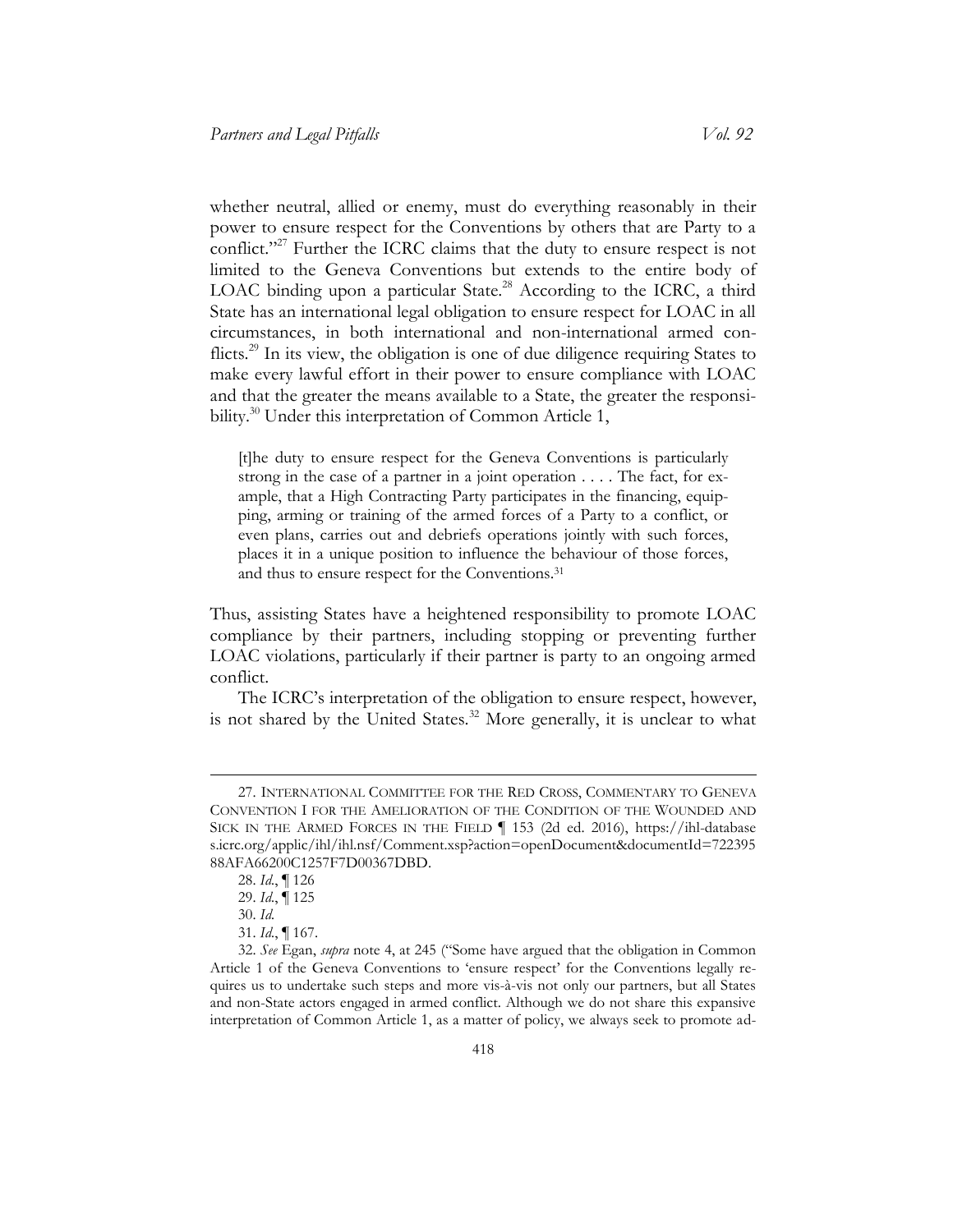extent this expansive understanding of ensure respect is shared by other States as the ICRC's recent *Commentary* does not appear to take into account the views and practice of individual States. This omission is notable as the subsequent practice in the application of the Convention which establishes agreement of the parties regarding its interpretation would be particularly relevant in understanding Common Article 1.<sup>33</sup>

Nonetheless, applying the ICRC's interpretation in the context of the Syrian conflict, if an assisting State were aware of the systematic abuse of law of war detainees by a partner, such as al Nusra Front, the assisting State would be required to use both the carrots and sticks at its disposal in order to remedy the situation.<sup>34</sup> The failure to take every lawful effort in their power to bring about compliance with at least the minimal standards for detainee treatment in Common Article 3 would constitute a violation of the duty to ensure respect.

<span id="page-13-0"></span>4. Arms Transfer Restrictions under the Arms Trade Treaty

There could also be an argument that transfer of certain conventional arms by an assisting State to a partner would be inconsistent with the provisions of the Arms Trade Treaty (ATT), if the assisting State knew the arms would be used to commit violations of LOAC.<sup>35</sup> Of particular relevance to the issue of arms transfers in the Syrian context is Article 6(3) which prohibits, *inter alia*, the authorization of the transfer of certain categories of conventional arms, ammunition and munitions if the party "has knowledge at the time of the authorization that the arms or items would be used in the commission of . . . attacks directed against civilian objects or civilians protected as such." The text of Article 6 makes clear that the State party, specifically the official responsible for authorizing the proposed export, must have direct or clear knowledge at the time of the authorization that the intended recipient will use the arms or items in the commission of one or more of the specified crimes in order for the prohibition to apply.

herence to the law of armed conflict generally and encourage other States to do the same.").

<sup>33.</sup> *See* Vienna Convention on the Law of Treaties art. 31(3)(b), May 23, 1969, 1155 U.N.T.S. 331.

<sup>34.</sup> *See* Risk Mitigation *supra* Section IV.

<sup>35.</sup> Arms Trade Treaty, Apr. 2, 2013, 52 INTERNATIONAL LEGAL MATERIALS 988 (entered into force Dec. 24, 2014).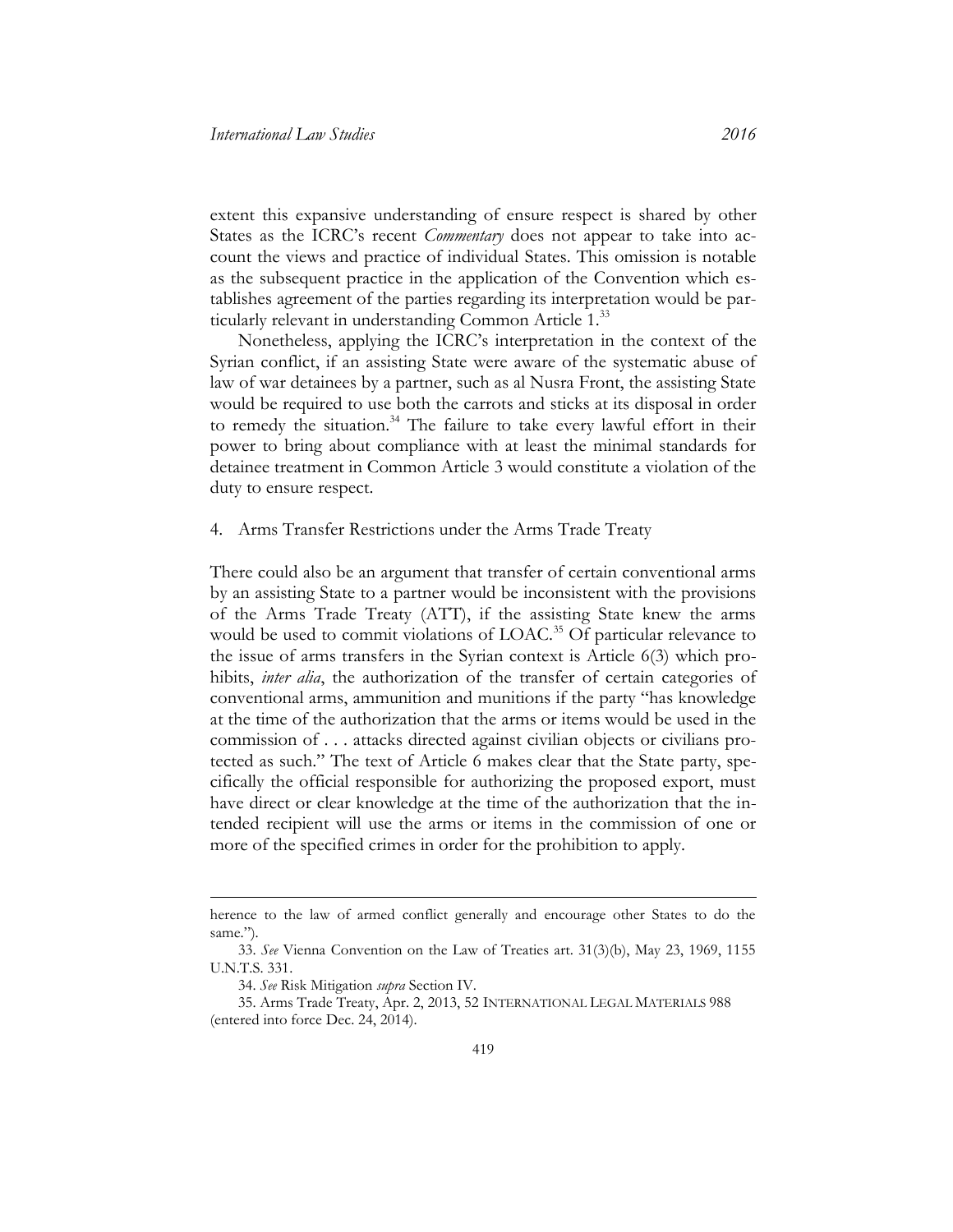In addition under Article 7, parties to the ATT are required to "assess the potential that the conventional arms or items . . . could be used to commit or facilitate a serious violation of international humanitarian law" and, if so, to "consider whether there are measures that could be undertaken to mitigate risks." If, after conducting the assessment and considering available mitigating measures, the exporting State determines there is an "overriding risk" that exported material could be used to further the commission of a serious violation of international humanitarian law, Article 7 obligates the exporting State "not [to] authorize the export."

There could be a non-frivolous argument that parties to the ATT act in violation of the treaty, in particular with respects to Article 6 and Article 7, if facts supported an inference that they transferred covered items to a partner with knowledge the items would be used to target civilians or civilian objects. Such facts would include any pattern of apparent LOAC violations by a recipient partner or deficiencies in their military operations that would render LOAC violations inevitable.

#### <span id="page-14-0"></span>*B. Individual Criminal Responsibility*

 $\overline{a}$ 

If individual members of a partner force (State or non-State) receiving assistance commit war crimes, there could also be arguments that officials of the assisting State would be liable under international law for aiding and abetting such offenses even absent control over the partner forces that might entail State responsibility for the assisting State. There remains some debate regarding the standard for aiding and abetting in customary international law, particularly with respect to the relevant *mens rea* of the accomplice.<sup>36</sup> Nonetheless, the overwhelming majority of cases from international criminal tribunals indicate that under international criminal law the *mens rea* for aiding and abetting is some form of knowledge as opposed to a purpose standard. $37$ 

<sup>36.</sup> *See, e.g.*, David P. Stewart, *Can the ICTY* Šainović *and* Perišić *Cases Be Reconciled?* 108 AMERICAN JOURNAL OF INTERNATIONAL LAW 475 (2014); Janine Natalya Clark, *"Specific Direction" and the Fragmentation of International Jurisprudence on Aiding and Abetting:* Perišić *and Beyond*, 15 INTERNATIONAL CRIMINAL LAW REVIEW 411 (2015); Marko Milanovic, *ICTY Appeals Chamber Reverses* Šainović *and* Simatović *Acquittal, Orders Retrial, Kills Off Specific Direction (Again)* EJIL TALK! (Dec. 15, 2015), [http://www.ejiltalk.org/icty-appeals-chamber](http://www.ejiltalk.org/icty-appeals-chamber-reverses-stanisic-and-simatovic-acquittal-orders-retrial-kills-off-specific-direction-again/#more-13914)[reverses-stanisic-and-simatovic-acquittal-orders-retrial-kills-off-specific-direction-again/](http://www.ejiltalk.org/icty-appeals-chamber-reverses-stanisic-and-simatovic-acquittal-orders-retrial-kills-off-specific-direction-again/#more-13914)  [#more-13914.](http://www.ejiltalk.org/icty-appeals-chamber-reverses-stanisic-and-simatovic-acquittal-orders-retrial-kills-off-specific-direction-again/#more-13914)

<sup>37.</sup> Trial of Bruno Tesch and Two Others (The Zyklon B Case), 1 LAW REPORTS OF THE TRIALS OF WAR CRIMINALS 93 (1947) (Brit. Mil. Ct. 1946) (Two top officials of the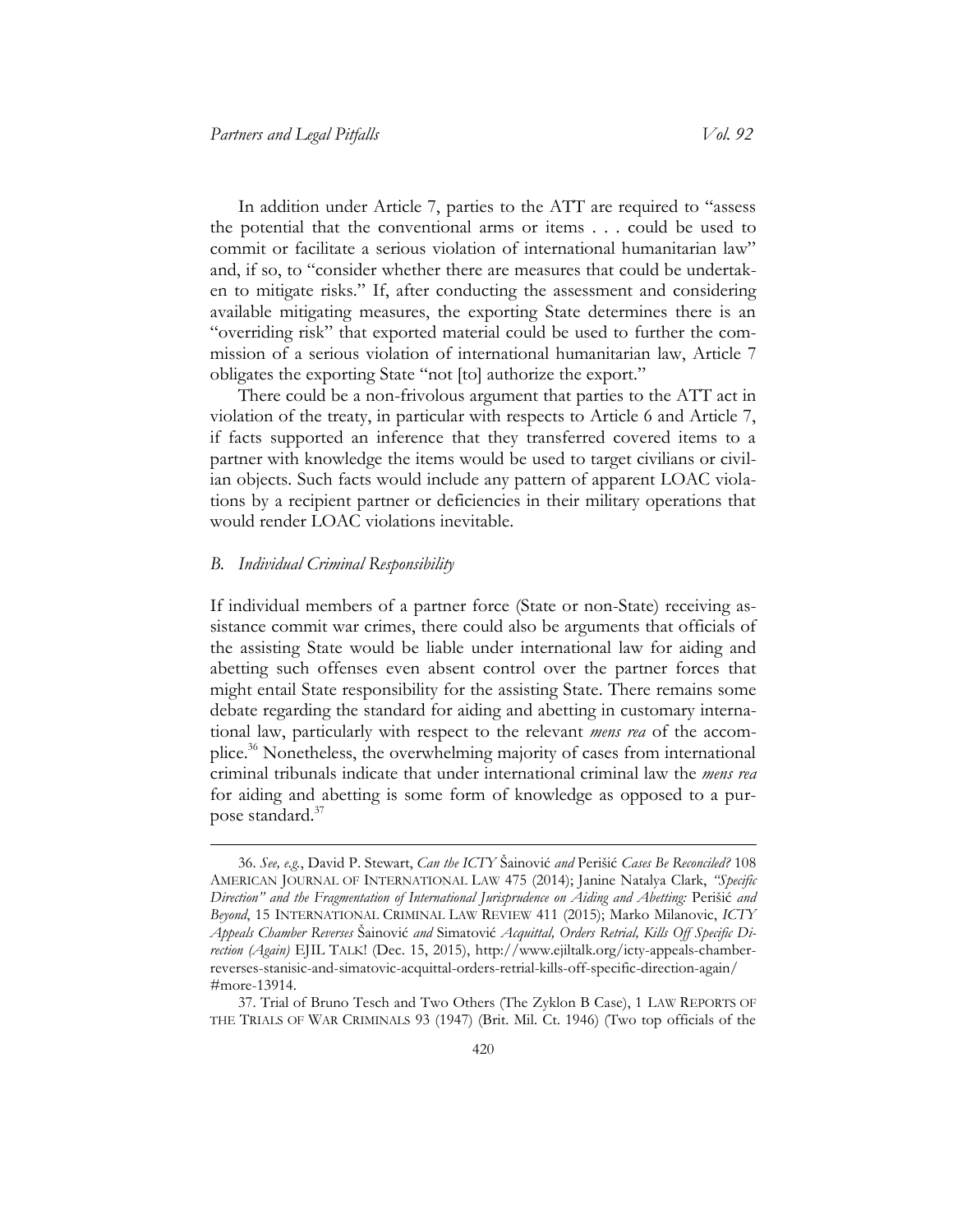A potentially significant and relevant contribution to State practice and *opinio juris* on the question of the *mens rea* for aiding and abetting under customary international law comes from the U.S. Military Commissions at Guantanamo Bay. In an October 2013 filing, the Chief Prosecutor endorsed the standard for aiding and abetting liability adopted by the Special Court for Sierra Leone in *Prosecutor v. Taylor*. <sup>38</sup> The prosecutor took the po-

38. Government Motion to Make Minor Conforming Charges to the Charge Sheet (AE120B) at 2, United States v. Khalid Shaikh Mohammad et al. (Military Comm'ns Oct.

company manufacturing and selling Zyklon B were convicted of aiding and abetting on a knowledge standard and not the shared intent of the Nazi perpetrators.); United States v. Otto Ohlendorf et al. (The Einsatzgruppen Case), 4 TRIALS OF WAR CRIMINALS BEFORE THE NUREMBERG MILITARY TRIBUNALS UNDER CONTROL COUNCIL LAW NO. 10, at 569 (1951) (Convicting an interpreter for aiding and abetting murder on a knowledge standard. "Klingelhoefer has stated that his function in the Einsatzgruppe operation was only that of an interpreter. Even if this were true it would not exonerate him from guilt because in locating, evaluating, and turning over lists of Communist party functionaries to the executive department of his organization he was aware that the people listed would be executed when found. In this function, therefore, he served as an accessory to the crime."); United States v. Krauch (The I.G. Farben Case), 8 TRIALS OF WAR CRIMINALS BEFORE THE NU-REMBERG MILITARY TRIBUNALS UNDER CONTROL COUNCIL LAW NO. 10, at 1169 (1952) (acquitting corporate executives who did not have "any significant knowledge" of the uses to which Zyklon B was being put.); Prosecutor v. Mrkšić et al., Case No. IT-95-13/1-A, Appeals Chamber Judgment (Int'l Crim. Trib. for the former Yugoslavia May 5, 2009); Prosecutor v. Šainović et al., Case No. IT-05-87-A, Appeals Chamber Judgment (Int'l Crim. Trib. for the former Yugoslavia Jan. 23, 2014); Prosecutor v. Taylor, Case No. SCSL-03-01-A, Appeals Chamber Judgment (Sept. 26, 2013), [http://www.rscsl.org/Docu](http://www.rscsl.org/Documents/Decisions/Taylor/Appeal/1389/SCSL-03-01-A-1389.pdf)  [ments/Decisions/Taylor/Appeal/1389/SCSL-03-01-A-1389.pdf;](http://www.rscsl.org/Documents/Decisions/Taylor/Appeal/1389/SCSL-03-01-A-1389.pdf) Prosecutor v. Popovic et al., Case No. IT-05-88-A, Appeals Chamber Judgment (Int'l Crim. Trib. for the former Yugoslavia Jan. 30, 2015); Prosecutor v. Stanišić and Simatović, Case No. IT-03-69-A, Appeals Chamber Judgment, ¶ 106 (Int'l Crim. Trib. for the former Yugoslavia Dec. 9, 2015) (holding that for aiding and abetting liability to attach, an accessory must provide, *inter alia*, practical assistance that has a substantial effect on the perpetration of the crime and have knowledge that his acts assist the commission of the offense, but that it is not necessary to that the that the assistance was "specifically directed" to assist the commission of the underlying crime). *See also* Prosecutor v. Jose Cardoso, Case No. 04/2001, Judgment, ¶ 457 (Dili Dist. Ct. 2003) ("[I]t must be demonstrated that the aider and abettor knew (in the sense that he was aware) that his own acts assisted in the commission of the specific crime in question by the principal offender. The aider and abettor must be aware of the essential elements of the crime committed by the principal offender, including the principal offender's state of mind. However, the aider and abettor need not share the intent of the principal offender."). *But see* Prosecutor v. Perišić, Case No. IT-04-81-A, Appeals Chamber Judgment,  $\P$  26–28 (Int'l Crim. Trib. for the former Yugoslavia Dec. 9, 2014) (holding that an aider and abettor must "specifically direct" assistance to the commission of the underlying crime).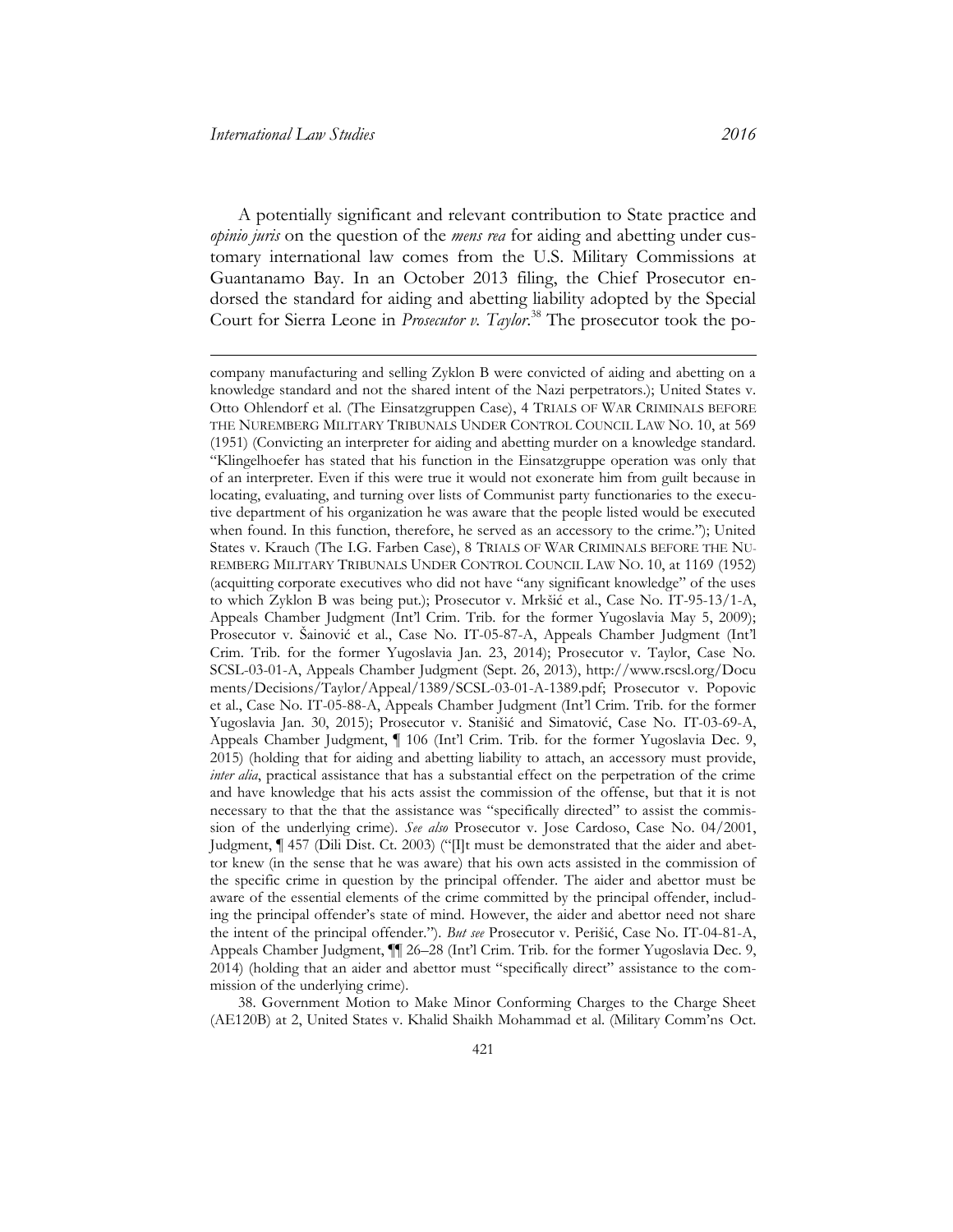sition in *United States v. Khalid Shaikh Mohammad, et al.*, that under customary international law, an accused is guilty of aiding and abetting when he/she

- 1) [P]rovided practical assistance, encouragement, or moral support to the perpetration of a crime or underlying offense, and
- 2) Such practical assistance, encouragement, or moral support, had a substantial effect upon the commission of a crime or underlying offense.39

Under this standard for aiding and abetting it is not necessary that the assistance constituted a "but for" cause of the crime, nor (in contrast to State responsibility and federal law) that the assistance was specifically directed towards a crime.<sup>40</sup> Assistance having a substantial effect could take a variety of forms, including transportation, providing personnel,<sup>41</sup> weapons, ammunition or fuel. $42$ 

The Chief Prosecutor has further taken the position that the *mens rea* for aiding and abetting requires that:

The Accused performed an act with the knowledge that such act would assist the commission of a crime or underlying offense, or that he was aware of the substantial likelihood that his acts would assist the commission of an underlying offense, and

The Accused is aware of the essential elements of the crime committed by the principal offender, including the state of mind of the principal offender.<sup>43</sup>

At a minimum, an aider and abettor must be aware of a "substantial likelihood" that he/she would assist in the commission of the offense, a stand-

<sup>18, 2013),</sup> [http://www.mc.mil/Portals/0/pdfs/KSM2/KSM%20II%20\(AE120B\(Gov%2](http://www.mc.mil/Portals/0/pdfs/KSM2/KSM%20II%20(AE120B(Gov%20Sup)).pdf)  [0Sup\)\).pdf](http://www.mc.mil/Portals/0/pdfs/KSM2/KSM%20II%20(AE120B(Gov%20Sup)).pdf) ("The Appellate Chamber of the Special Court for Sierra Leone in *Taylor* discusses in great detail aiding and abetting liability, a form of vicarious liability, by assessing historical international humanitarian law cases and customary international law. As such, the *Taylor* decision is 'newly decided case law,' reflecting customary international law on aiding and abetting liability." (citing *Taylor*, *supra* note 37)).

<sup>39.</sup> *Id.* at 3 (citing *Taylor*).

<sup>40.</sup> *Id.* at 3 (citing *Taylor*).

<sup>41.</sup> *Id.* at 3 (citing *Taylor*).

<sup>42.</sup> *Taylor*, *supra* note 37, ¶ 369.

<sup>43.</sup> Government Motion, *supra* note 38, at 4.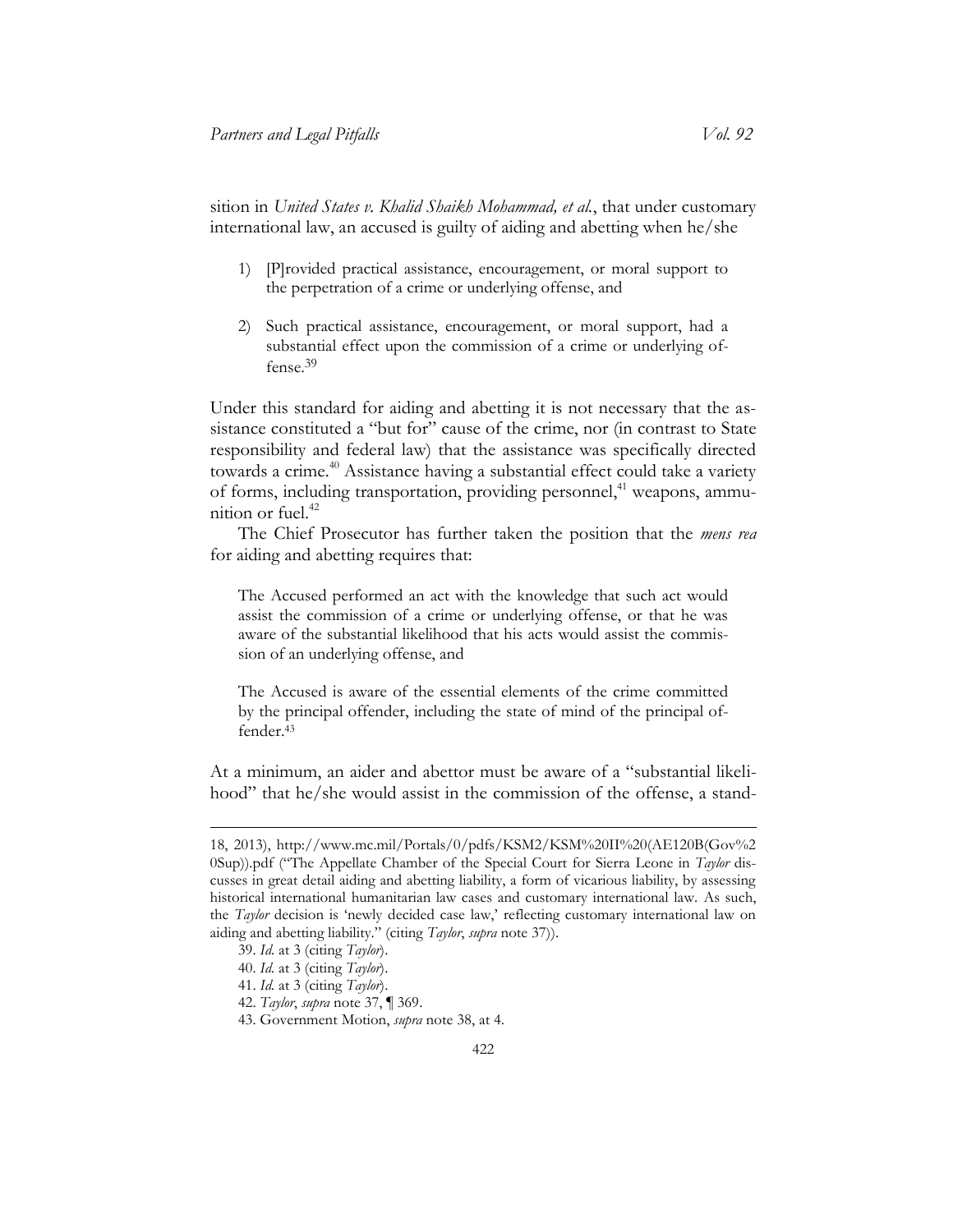ard akin to recklessness.<sup>44</sup> A conscious desire or willingness to achieve the criminal results is not required.<sup>45</sup> However, the *mens rea* requires more than a "general or abstract awareness that any type of crime could be committed" during an armed conflict as "law of war violations are nearly inevitable in any armed conflict."<sup>46</sup>

Applying this standard to a hypothetical example drawn from the Syrian conflict, it is widely reported that the Syrian government conducts airstrikes that violate LOAC, either because they deliberately target civilians or civilian objects or because the airstrikes are indiscriminate.<sup>47</sup> If officials of an assisting State provided intelligence, fuel, maintenance or munitions that had a "substantial effect" on enabling a Syrian airstrike that constituted a war crime, such assistance would satisfy the *actus reus* for aiding and abetting under the standard endorsed by the Military Commissions Chief Prosecutor in *U.S. v. Khalid Shaikh Mohammad et al*.

With respect to the *mens rea*, it would be sufficient under this standard to show that officials of the assisting State were aware at the time of providing assistance to the Syrian military: (1) of the *substantial likelihood* that their military aid would assist the unlawful airstrikes and (2) that Syrian personnel intended to deliberately or recklessly attack civilian objects, civilians or specifically protected objects such as hospitals. Notably, it would not be necessary to show that officials of the assisting State desired the commission of the underlying crime. Nor would it be necessary to show that officials of the assisting State even had actual knowledge that their military aid would assist the perpetration of a specific crime by their partner.<sup>48</sup>

<sup>44.</sup> *Taylor*, *supra* note 37, at 190 n.1289. It should be noted that the precise definition of recklessness and its civil law analogue *dolus eventualis* may vary according to jurisdiction.

<sup>45.</sup> Government Motion, *supra* note 38, at 4 (citing *Taylor*).

<sup>46.</sup> *Id.* at 4 (citing *Taylor*).

<sup>47.</sup> *See, e.g.*, HUMAN RIGHTS WATCH, DEATH FROM THE SKIES, DELIBERATE AND INDISCRIMINATE AIR STRIKES ON CIVILIANS (Apr. 10, 2013)[, https://www.hrw.org/repor](https://www.hrw.org/report/2013/04/10/death-skies/deliberate-and-indiscriminate-air-strikes-civilians)  [t/2013/04/10/death-skies/deliberate-and-indiscriminate-air-strikes-civilians.](https://www.hrw.org/report/2013/04/10/death-skies/deliberate-and-indiscriminate-air-strikes-civilians)

<sup>48.</sup> *See* Josh Rogin, *Russia Risks Being Prosecuted for Syria's War Crimes*, BLOOM-BERGVIEW (Sept. 30, 2015), [http://www.chicagotribune.com/news/sns-wp-blm-declassi](http://www.chicagotribune.com/news/sns-wp-blm-declassified-russia-43dc7028-67b2-11e5-bdb6-6861f4521205-20150930-story.html)  [fied-russia-43dc7028-67b2-11e5-bdb6-6861f4521205-20150930-story.html](http://www.chicagotribune.com/news/sns-wp-blm-declassified-russia-43dc7028-67b2-11e5-bdb6-6861f4521205-20150930-story.html) (Quoting former U.S. Ambassador-at-Large for Global Criminal Justice, Stephen Rapp as arguing that "[t]he Russians are walking into a situation where they could be held criminally responsible . . . . If you aid the Syrian air force in committing war crimes such as dropping barrel bombs on civilians, you can find yourself held responsible right up to the top, including President Putin. . . . For aiding and abetting, you don't have to intend for horrible things to happen, you just have to know they are happening.").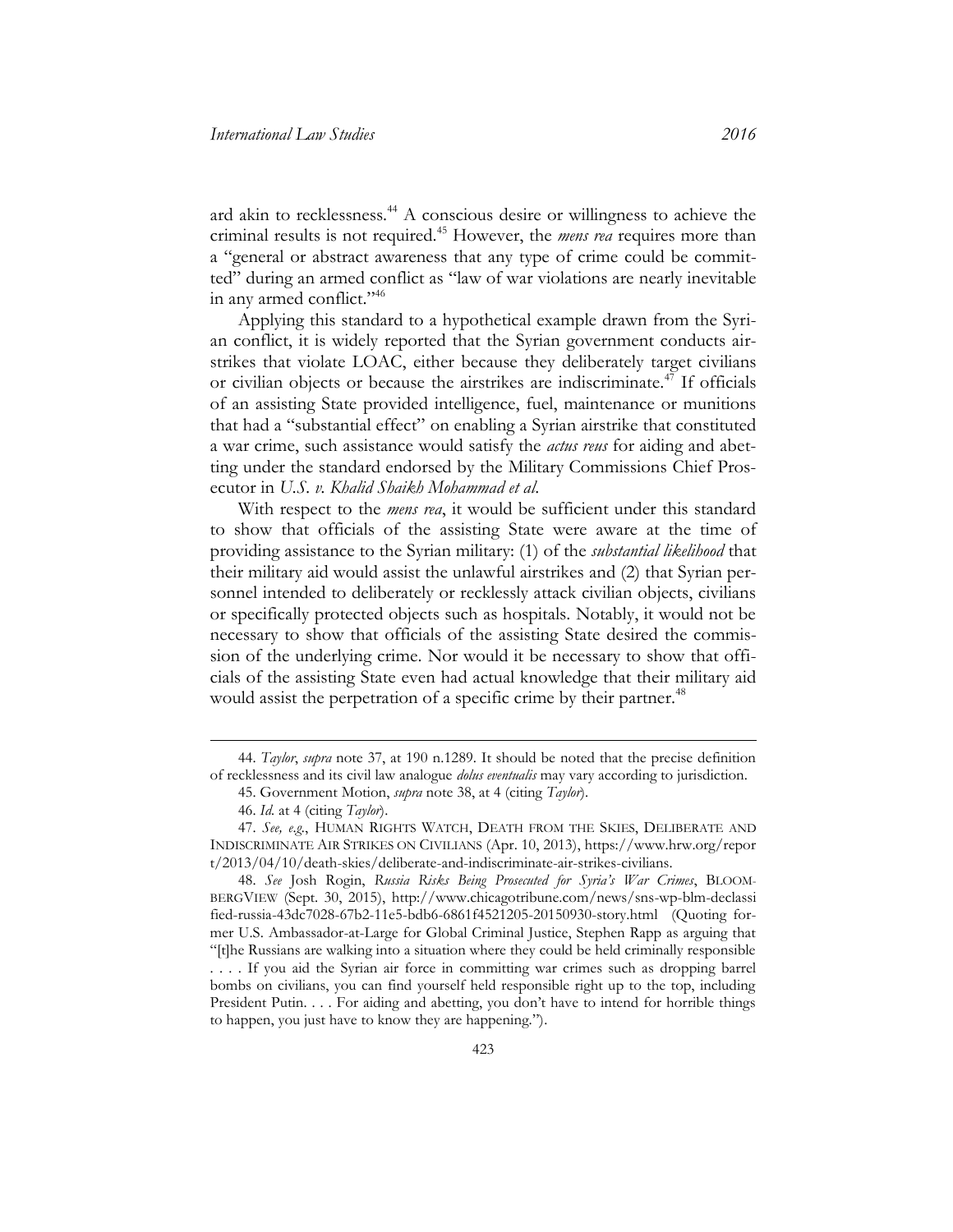In this hypothetical situation, information supporting an inference that officials of the assisting State were aware of both the substantial likelihood that assistance would facilitate war crimes and of the state of mind of Syrian military personnel could potentially include:

- Statements by Syrian officials indicating an intent by the Syria to target civilian objects or specifically protected property;
- Credible reports that the Syrian military generally does not appropriately distinguish between civilian objects and military objectives in planning air strikes;
- Credible reports indicating the Syrian personnel conducting, planning, or ordering air strikes generally do not understand the difference between civilian objects and military objectives;
- Credible reports indicating that Syria has repeatedly intentionally targeted civilian objects or specifically protected property; and
- Credible reports indicating systematic deficiencies in Syrian air operations (e.g., use of patently unreliable intelligence<sup> $49$ </sup> or failure to match weapons to targets) that significantly increase the risk of unlawful airstrikes, and that Syrian commanders are aware of the deficiencies and have failed to adopt adequate remedies.

Depending upon the nature of assistance to a partner (e.g., which combat missions rely on that assistance), the argument for aiding and abetting liability would likely turn on what the officials of the assisting State were aware of when they provided assistance. The greater the awareness that the partner receiving assistance failed to comply with LOAC, that such violations reflected policy decisions or systematic deficiencies and that violations were likely to continue in the future, the stronger the argument that individual officials of the assisting State would be aiding and abetting war crimes.

<sup>49.</sup> *See* Markham & Schmitt, *supra* note 12, at 681 ("At its most basic level, an indiscriminate attack is one where the weapon system could be aimed, but the attacker fails to do so, as in the case of blindly dropping bombs over enemy territory. Other examples include an attack based on patently unreliable information and one in which the weapon is employed in an environment that causes it to be highly inaccurate (e.g., at a very high altitude or in weather that disrupts guidance system functionality").).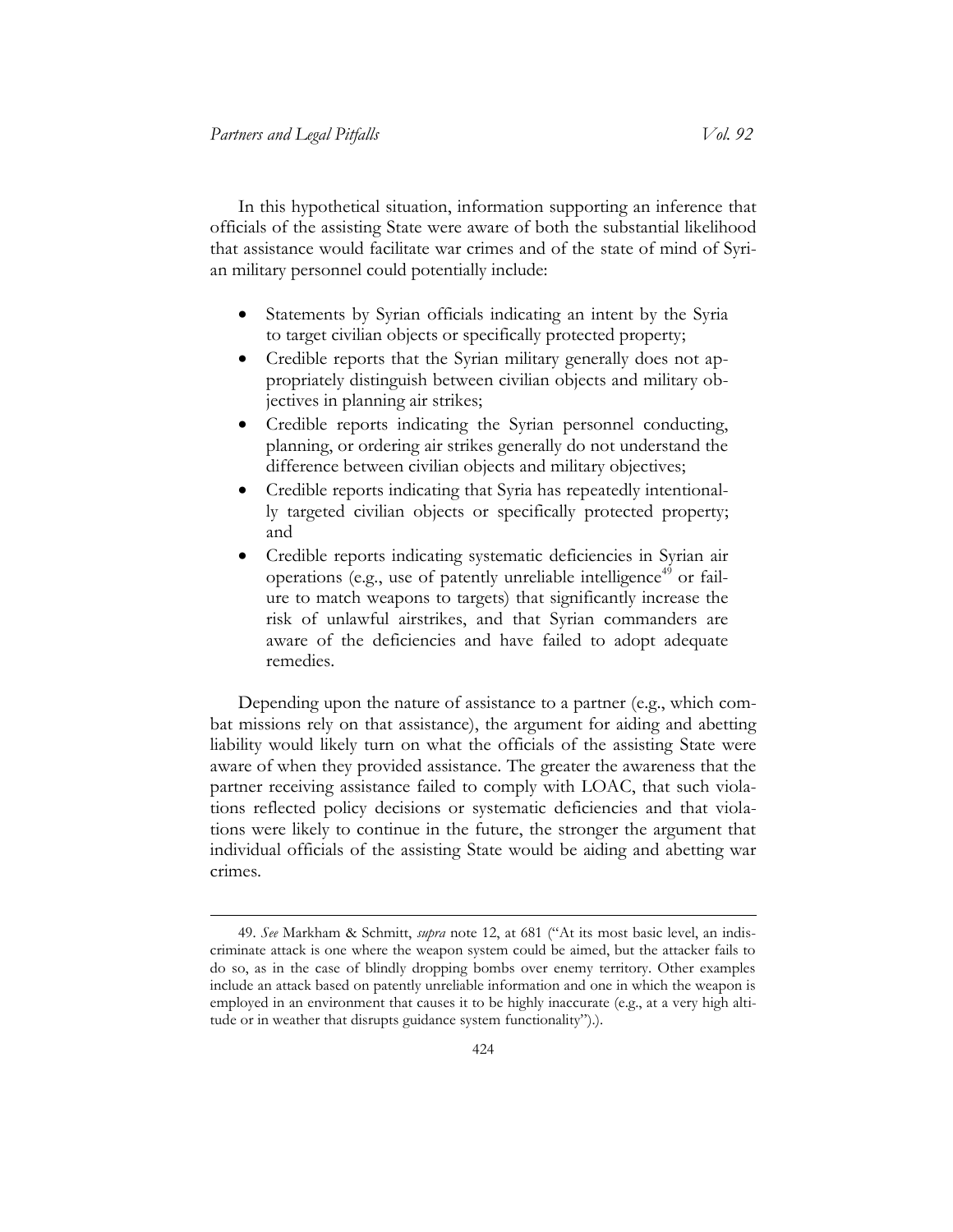#### IV. RISK MITIGATION

<span id="page-19-0"></span>The preceding section laid out a number of potential international legal issues associated with working with a range of military partners, be they State militaries that are part of a formal coalition or non-State armed groups receiving various forms of military assistance. This section considers risk mitigation measures that an assisting State should consider in order to reduce its potential legal exposure. Specifically, it addresses mitigating two related types of risk: (1) that the assisted party will violate LOAC and (2) that the assisting party will be legally implicated in any such LOAC violations.

The options discussed below are illustrative, not exhaustive. They vary both with respect to the degree of intrusion into a partner's operations and the effort required by the assisting State to undertake them. The degree of mitigation necessary will depend on the perceived legal risk, itself a function of a partner's underlying conduct and the quantity and quality of assistance provided. What measures an assisting State should adopt may also depend, *inter alia*, on countervailing policy considerations and resource constraints. It is also worth emphasizing that an assisting State might undertake many of these measures for policy reasons regardless of its perception of the legal risk associated with assistance to a partner.

#### <span id="page-19-1"></span>*A. Vetting and Due Diligence*

 $\overline{a}$ 

The first and most basic form of risk mitigation is *ex ante* screening of potential partners, either with respect to individual fighters or leaders or relevant military units. Such assessments may help to eliminate particularly problematic candidates for support or identify deficiencies in potential partners to be addressed through further measures discussed below.

There are a range of potentially relevant factors to be considered in vetting. Most obvious is assessing whether potential partners will engage in deliberate malfeasance that results in violations of LOAC. An assessment of deliberate LOAC violations could take into consideration policies or practices of the potential partner and credible reporting of past violations.<sup>50</sup>

<sup>50.</sup> For the purposes of complying with domestic statutory requirements, the U.S. Department of State conducts so-called "Leahy-vetting" of recipients of assistance (for purposes of the Foreign Assistance Act) to foreign security forces, as well as certain Department of Defense training programs, to ensure that recipients have not committed "gross violations of human rights." *See* Foreign Assistance Act of 1961, as amended, 22 U.S.C. § 2378d (2012). Leahy-vetting would not necessarily be required for all forms of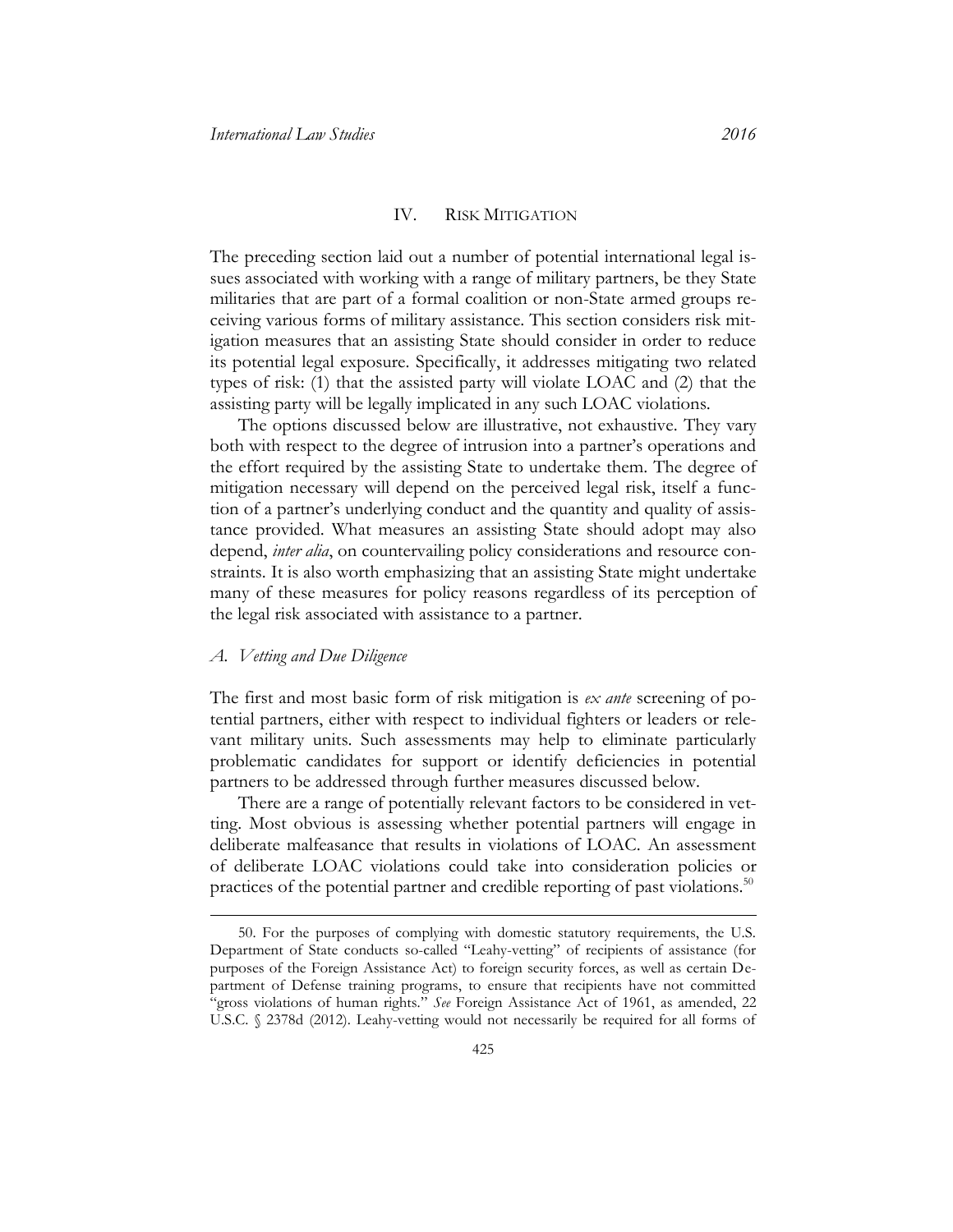More subtle is the issue of whether, notwithstanding any stated intention or policy of complying with LOAC, a potential partner correctly interprets and applies LOAC in practice. With respect to targeting, a potential partner may misapply the law as to what persons and objects may be made the object of attack. For example, a potential partner may employ an overly inclusive functional standard as to who constitutes an enemy combatant which includes all military age males, all adherents of particular religion or all inhabitants of a particular region. A potential partner may also apply an overly broad interpretation of what objects constitute military objectives (e.g., all civilian bakeries in areas controlled by an opposing party). Unless an assisting State has an operational track record by which to judge a potential partner, assessing the likelihood of LOAC violations resulting from a potential partner's "mistake of law" may be difficult and time consuming and require embedding operational and legal experts with the group in order to observe how their members apply LOAC in practice.

In addition to malice and gross misapplication of LOAC, there are a range of factors related to the institutional and technical capabilities of potential partners that increase the risk of LOAC violations. Examples of institutional deficiencies that can increase the likelihood of LOAC violations include:

- The inability of commanders to exercise effective command and control over their forces;
- Poor collection and analysis of intelligence used in targeting; and
- Poor coordination and information flow within or between elements of the partner military, e.g., air and ground components.

Finally, it would be prudent to assess whether the forces of a prospective partner possess the competence to use specific weapons in a lawful manner. The sophistication and destructive potential of the weapon or weapon system will likely bear on the level of skill required by its operator in order to use the weapon consistent with the principles of distinction and proportionality. If an assisting State is providing light arms to a partner, no special competence beyond marksmanship may be necessary in order to use the weapons in a lawful manner. In contrast, if an assisting State is con-

assistance discussed in this article, given the narrower scope of "assistance" for Foreign Assistance Act purposes.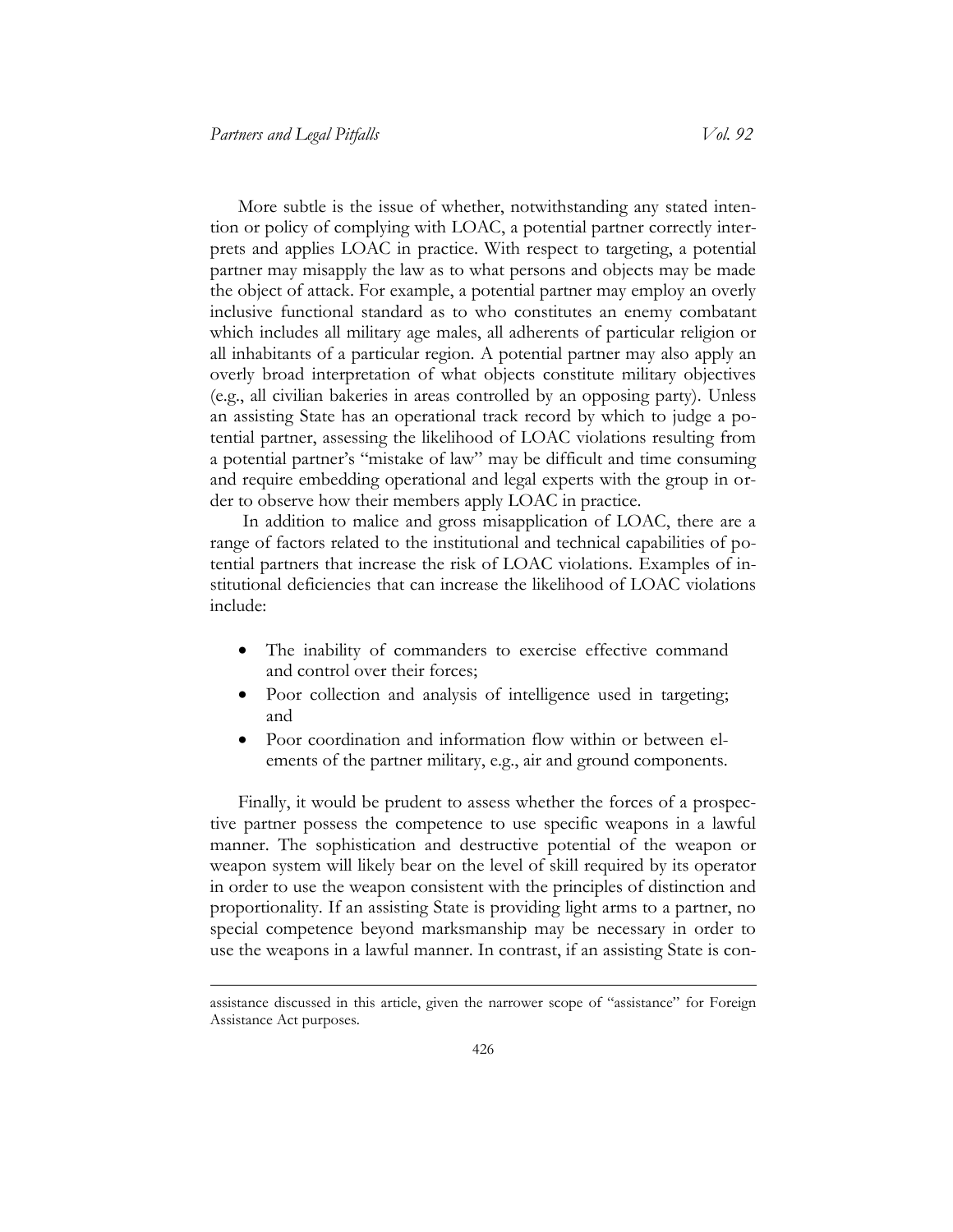sidering whether to provide an anti-aircraft missile system to a partner force, it would be prudent for that State to assess beforehand whether the potential recipient has not only had the appropriate training, but also the necessary ancillary equipment to distinguish in practice between military aircraft and civilian airliners when using the missile system.

Although shortcomings identified during vetting may not be showstoppers in terms of whether or not an assisting State provides aid to a potential partner, such due diligence should inform whether to pursue additional risk mitigation measures. At a minimum, this research may enable an assisting State to identify components of a partner's military force that are more prone to conduct operations consistent with LOAC and work with or direct assistance to those components.

#### <span id="page-21-0"></span>*B. Training*

Having identified shortcomings in a military partner, one way to address them is through training. At the most basic level this can involve practical instruction on LOAC rules and the application of those rules to the types of scenarios a partner is likely to face in the conflict. Depending on the sophistication of the partner force, an assisting State may wish to stress overly inclusive bright-line rules rather than instructing a partner on when specific objects normally protected under LOAC lose their protection, or how to weigh anticipated military advantage against expected harm to civilians for the purpose of complying with the principle of proportionality.

Depending on the arms a partner will be using, weapons training may be far more important in promoting LOAC compliance than instruction in the rules and principles of LOAC itself. As a perquisite for LOAC compliance a partner must be able to reliably (though not necessarily perfectly) direct its weapons at military objectives as opposed to civilian objects. For example, if a partner is conducting airstrikes in the conflict and does not know how as a practical matter to reliably distinguish between military objectives and civilian targets, extensive training would likely be necessary before an assisting State could reasonably expect its partner's combat air operations to comply with LOAC.

#### <span id="page-21-1"></span>*C. Monitoring and Conditionality*

To further mitigate the risk that an assisting State will be legally implicated in a partner's LOAC violations, assistance can be conditioned on compli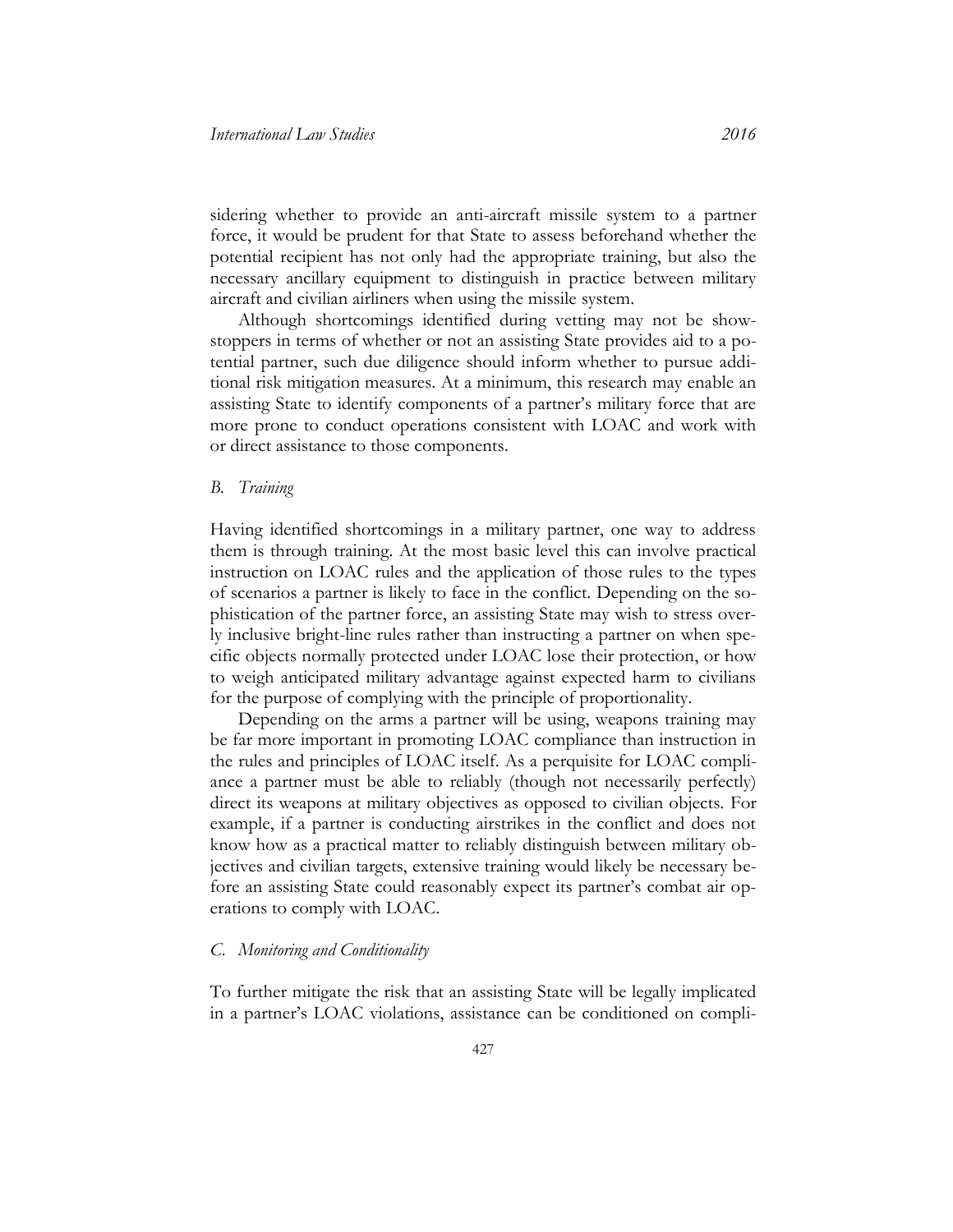ance with LOAC. Depending upon the assisting State's physical access to its partner's operations, it may be possible to monitor compliance through the use of liaison officers or other means.

<span id="page-22-0"></span>Monitoring Targeting

 $\overline{a}$ 

In general, it is often difficult to reach definitive conclusions in assessing whether specific attacks by third parties violated LOAC or constituted war crimes.<sup>51</sup> In assessing the lawfulness of targeting decisions, much of the information needed to determine whether a specific target is a lawful military objective or whether the expected harm to civilians is excessive in relation to the anticipated military advantage may be in the exclusive possession of the attacker. Even close coalition partners may not have sufficient information to thoroughly assess the lawfulness of each other's targeting decisions.

One option for addressing the difficulty of monitoring a partner's compliance with LOAC is for the assisting State to embed personnel with the partner's forces in order to observe how the partner conducts targeting. Such monitoring may not only allow for a general assessment of the lawfulness of a partner's operations, but also an assessment of whether aid provided by the assisting State is facilitating LOAC violations. In addition, the presence of such personnel from the assisting State may serve to deter deliberate LOAC violations by the partner's forces.

A more intrusive form of risk mitigation that may be necessary if embedded personnel of the assisting State lack adequate visibility on a partner's operations is to condition assistance on the partner's strict adherence to a no-strike list (NSL) composed of entities that are generally not lawful targets. Using adherence to a NSL as a crude proxy for LOAC compliance overcomes some of the difficulties inherent in third-party targeting assessments and reduces the inquiry to the simple question of whether or not a partner struck a listed facility. Such a list can be composed of some combination of specific objects (e.g., an individual temple at Palmyra) or categories of objects (e.g., mosques or hospitals). Such a list will likely be overly inclusive with respect to the protections afforded by LOAC (e.g., a hospital

<sup>51.</sup> *See* Carolin Wuerzner, *Mission Impossible? Bringing Charges for the Crime of Attacking Civilians or Civilian Objects before International Criminal Tribunals*, 90 INTERNATIONAL REVIEW OF THE RED CROSS 907 (2008); Laurie Blank, Geoffrey S. Corn & Eric Jensen, *Surveying Proportionality: Whither the Reasonable Commander*, JUST SECURITY (Mar. 25, 2015), [https://w](https://www.justsecurity.org/21474/surveying-proportionality-reasonable-commander/)  [ww.justsecurity.org/21474/surveying-proportionality-reasonable-commander/.](https://www.justsecurity.org/21474/surveying-proportionality-reasonable-commander/)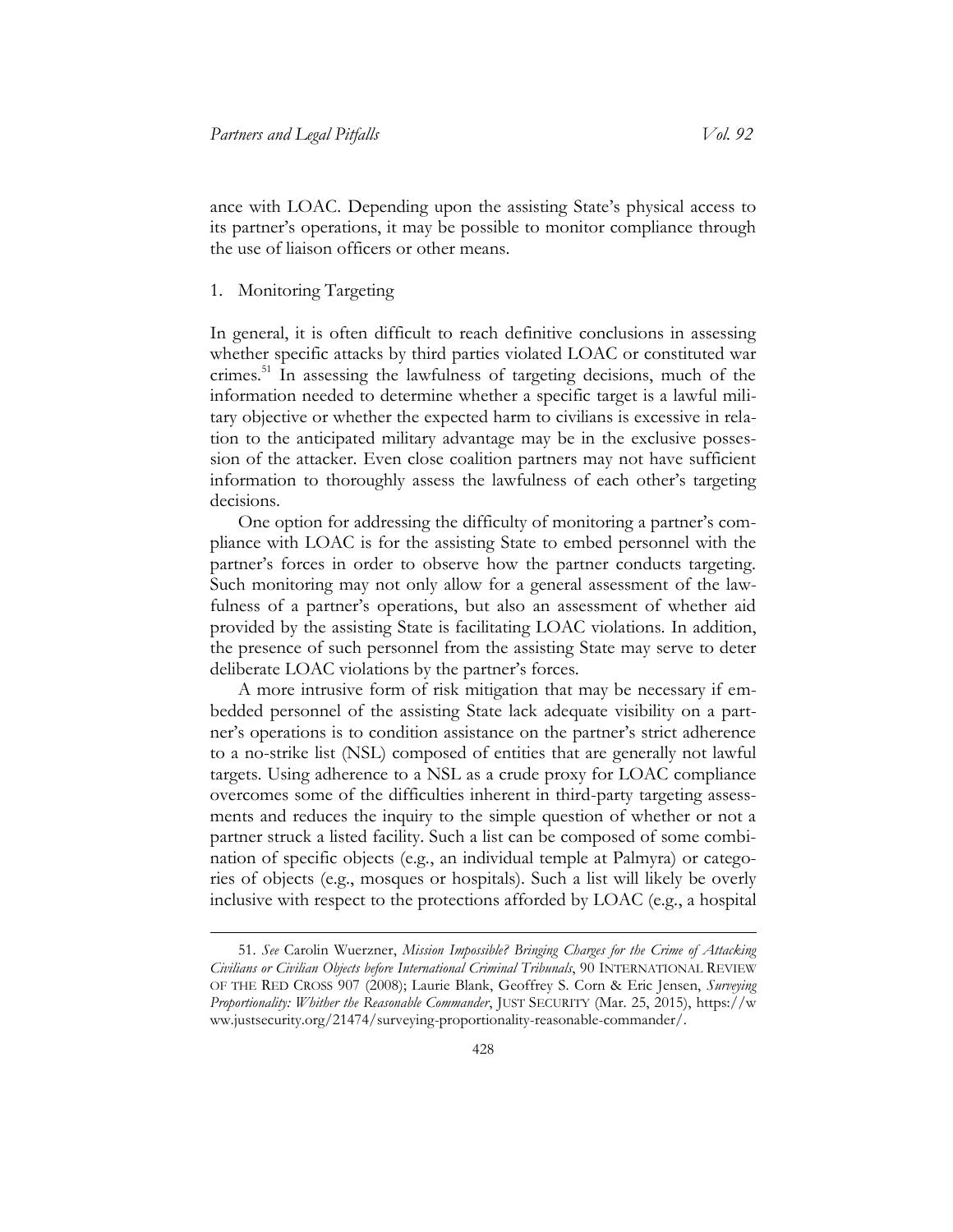could potentially be converted into a military objective if used as a military headquarters rather than a hospital). Nonetheless, if an assisting State does not have a high degree of confidence in the judgment or capacity its partner to make reasonable targeting decisions<sup>52</sup> (particularly at the lower levels within their military hierarchy), it may be better to ask them to adhere to bright-line rules rather than standards such as proportionality or to make nuanced assessments as to whether a facility is a military objective or a civilian object.

Procedurally, an assisting State could require a partner to (1) only strike objects on the NSL after high-level approval within the partner's chain of command, (2) only strike objects on the NSL after approval from the assisting State ("dual-key approval") or (3) never strike an object on the NSL under any circumstances, regardless of whether or not the partner assesses the object to be a lawful target.

#### <span id="page-23-0"></span>2. Monitoring Detention

 $\overline{a}$ 

Regarding detention, if an assisting State has reason to believe that abuse is a systematic problem in its partner's detention facilities, monitoring may be an appropriate tool to reduce both the likelihood of LOAC violations and the likelihood that its assistance will facilitate LOAC violations. For example, it has been widely reported, including by Human Rights Watch<sup>53</sup> and the UN Human Right Council's Commission of Inquiry, <sup>54</sup> that the abuse and torture of detainees is widespread in detention facilities operated by the Syrian government. Prior to transferring detainees to the custody of the Syrian government, an assisting State could seek credible and reliable assurances not only with respect to the humane treatment of the detainees, but also that the treatment of the detainees would be monitored. Such monitoring could be conducted directly by an assisting State or indirectly by an independent third-party such as a humanitarian organization.

<sup>52.</sup> *See supra* notes 16–18 and accompanying text.

<sup>53.</sup> HUMAN RIGHTS WATCH, IF THE DEAD COULD SPEAK: MASS DEATH AND TOR-TURE IN SYRIA'S DETENTION FACILITIES (Dec. 16, 2015), [https://www.hrw.org/report/](https://www.hrw.org/report/2015/12/16/if-dead-could-speak/mass-deaths-and-torture-syrias-detention-facilities)  [2015/12/16/if-dead-could-speak/mass-deaths-and-torture-syrias-detention-facilities.](https://www.hrw.org/report/2015/12/16/if-dead-could-speak/mass-deaths-and-torture-syrias-detention-facilities)

<sup>54.</sup> U.N. Human Rights Council, *Out of Sight, Out of Mind: Deaths in Detention in the Syrian Arab Republic* U.N. Doc. A/HRC/31/CRP.1 (Feb. 3, 2016), [http://www.ohchr.org/D](http://www.ohchr.org/Documents/HRBodies/HRCouncil/CoISyria/A-HRC-31-CRP1_en.pdf)  [ocuments/HRBodies/HRCouncil/CoISyria/A-HRC-31-CRP1\\_en.pdf.](http://www.ohchr.org/Documents/HRBodies/HRCouncil/CoISyria/A-HRC-31-CRP1_en.pdf)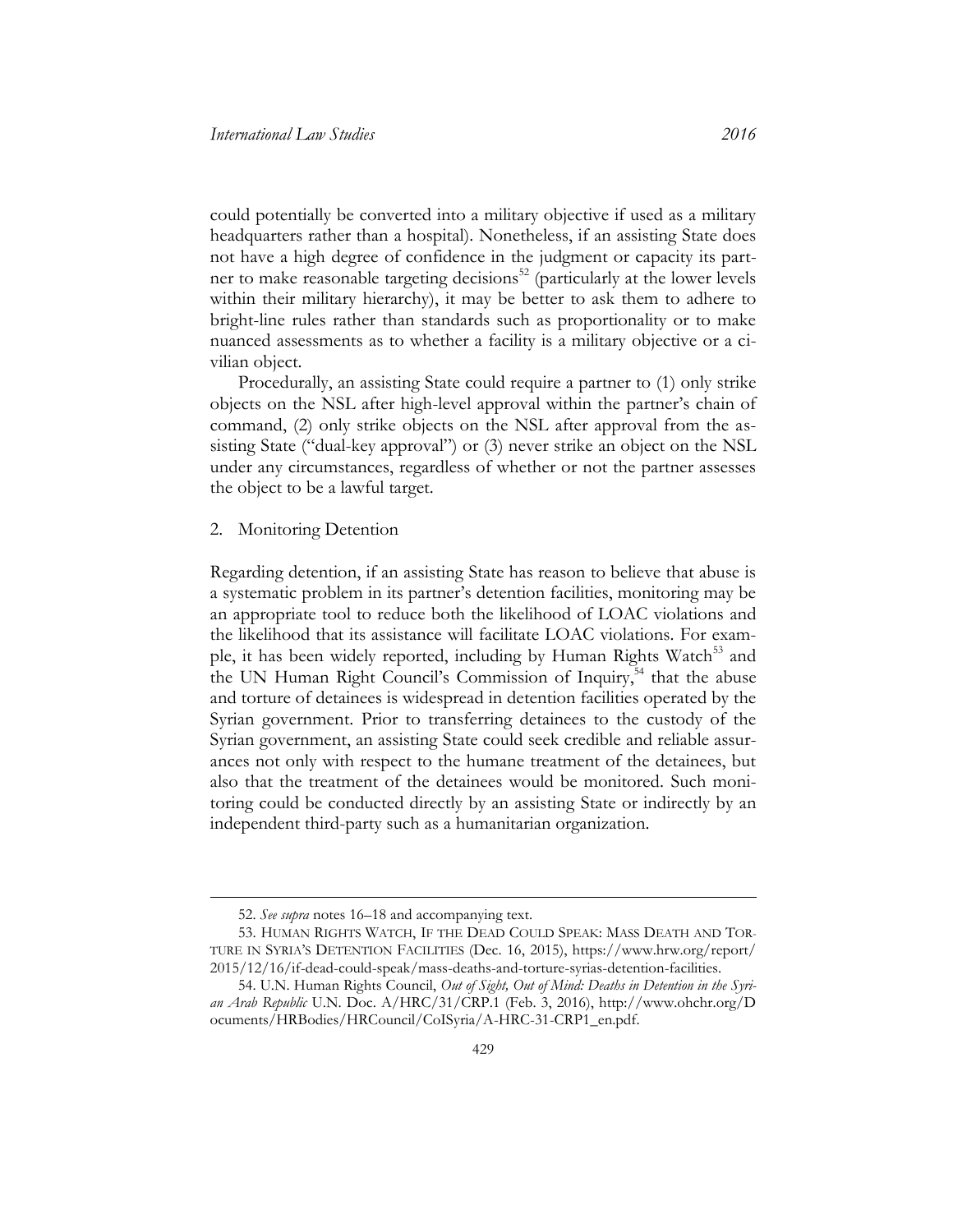#### <span id="page-24-0"></span>3. "Owning" Targeting and Detention

The most intrusive form of risk mitigation and potentially the least desirable for a range of policy reasons is direct integration into a partner's military operations or the take over of these operations. It may be the case that in practice a partner is simply unable to comply with LOAC due to institutional shortcomings and that no amount of training, exhortation or conditioning of assistance will remedy their deficiencies in any reasonable timeframe. For example, a partner might lack the technical competence to operate certain weapons systems in a manner that allows them to comply with the principle of distinction in urban warfare. Perhaps discipline among partner forces is so poor that detainees they hold will invariably be abused, if not summarily executed. Or, perhaps a partner simply lacks detention facilities and will not practice "catch-and-release" with respect to detainees.

In such circumstances, an assisting State may be left with few attractive options. There may be a tension between becoming more involved in a partner's operations and approaching the line of control for State responsibility for a non-State actor and maintaining an arms-length relationship that might still implicate the officials of the assisting State as aiders and abettors for war crimes committed by the partner.<sup>55</sup> Assuming the assisting State feels compelled to assist or work with the deficient partner for operational, strategic or diplomatic reasons; the best solution for addressing its partner's LOAC violations may be to become more involved in the violator's operations, not less.

#### V. CONCLUSION

<span id="page-24-1"></span>The fact that States seek to advance their foreign policy objectives through indirect military means such as working with partners in lieu of, or in order to supplement, their own direct military efforts is not in and of itself a new phenomenon. However, the interplay between partnered operations and LOAC compliance has been thrown into high relief due to the extensive foreign involvement in the Syrian conflict and the atrocities that characterize the war.

Beyond Syria, partnered operations have taken on a new prominence due the nature of to the United States broader counter-ISIL campaign. As President Obama has made clear, the effort to eradicate ISIL "will be dif-

<sup>55.</sup> *See supra* Section III.B.